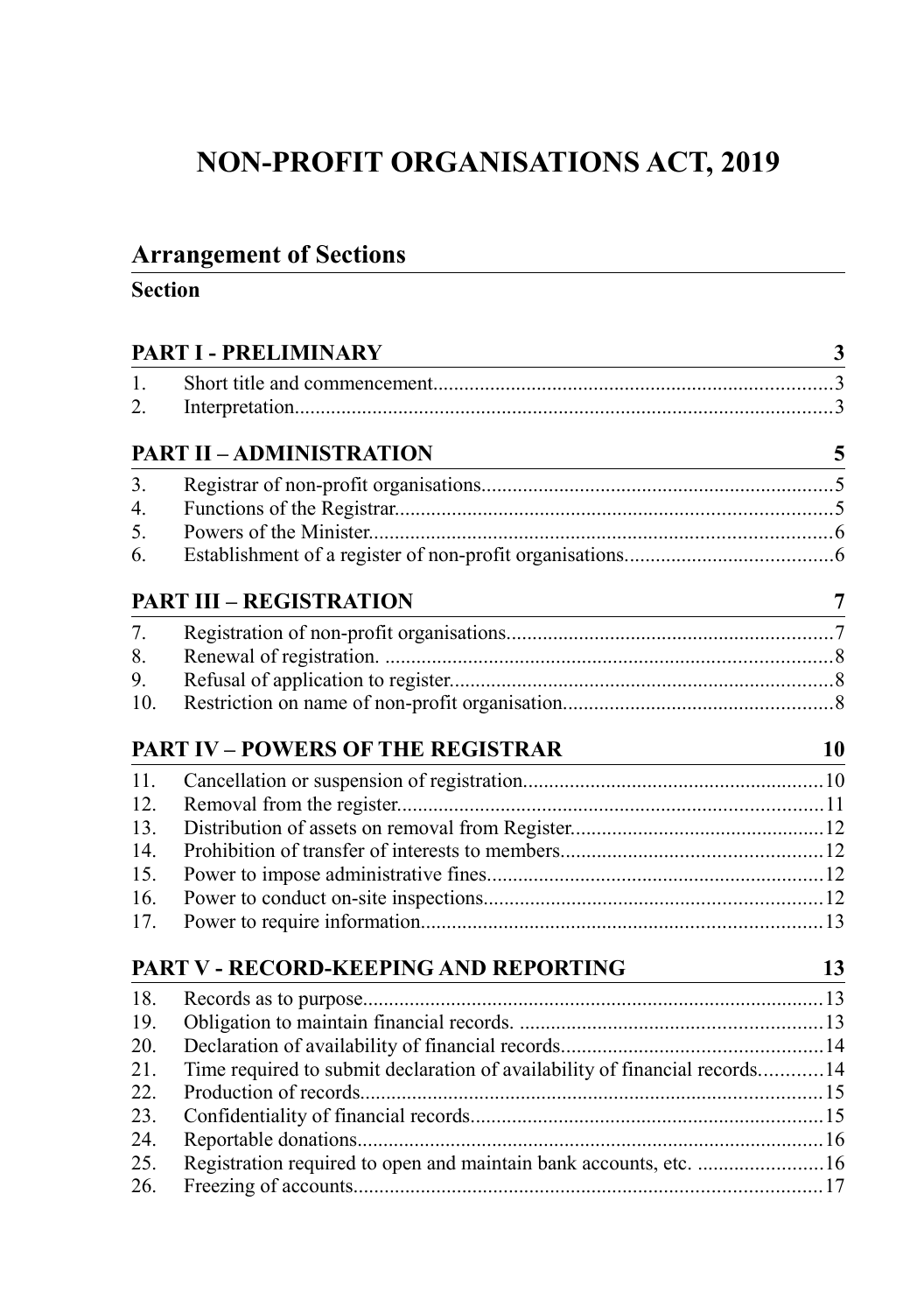|     | <b>PART VI - MISCELLANEOUS</b>                                            |    |
|-----|---------------------------------------------------------------------------|----|
| 27. | Supplying false or misleading information or withholding of information18 |    |
| 28. |                                                                           |    |
| 29. |                                                                           |    |
| 30. |                                                                           |    |
| 31. |                                                                           |    |
| 32. |                                                                           |    |
| 33. |                                                                           |    |
| 34. |                                                                           |    |
|     | <b>FIRST SCHEDULE</b>                                                     | 20 |
|     | <b>SECOND SCHEDULE</b>                                                    | 23 |
|     | <b>THIRD SCHEDULE</b>                                                     | 23 |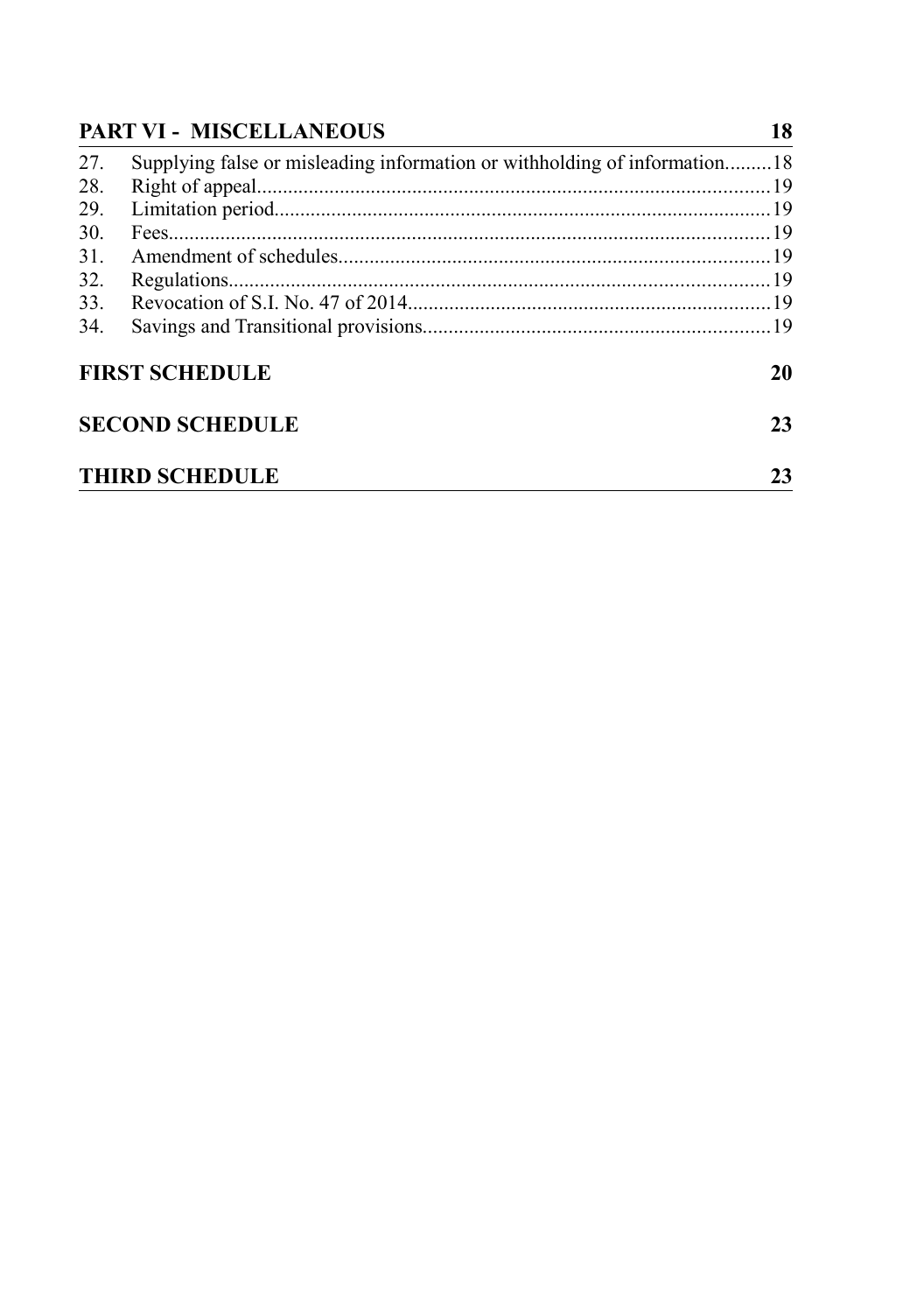

# **NON-PROFIT ORGANISATIONS ACT, 2019**

# **AN ACT TO PROVIDE FOR THE REGULATION OF NON-PROFIT ORGANISATIONS AND FOR CONNECTED PURPOSES**

# **Enacted by the Parliament of The Bahamas**

# <span id="page-2-0"></span>**PART I - PRELIMINARY**

#### **1. Short title and commencement.**

- <span id="page-2-2"></span>(1) This Act may be cited as the Non-profit Organisations Act, 2019.
- (2) This Act shall come into force on a date to be appointed by the Minister by notice published in the *Gazette* and the Minister may appoint a different date for the coming into force of different sections.

#### **2. Interpretation.**

<span id="page-2-1"></span>In this Act —

"**controller**" means —

- (a) a trustee of a trust, where the non-profit organisation is established as a trust;
- (b) a director of a company, where the non-profit organisation is established as a company;
- (c) a general partner of a partnership, where the non-profit organisation is established as a partnership;
- (d) a person or slate of officers or trustees responsible for all aspects of management and administration of an unincorporated association, where the non-profit organisation is established as an unincorporated association;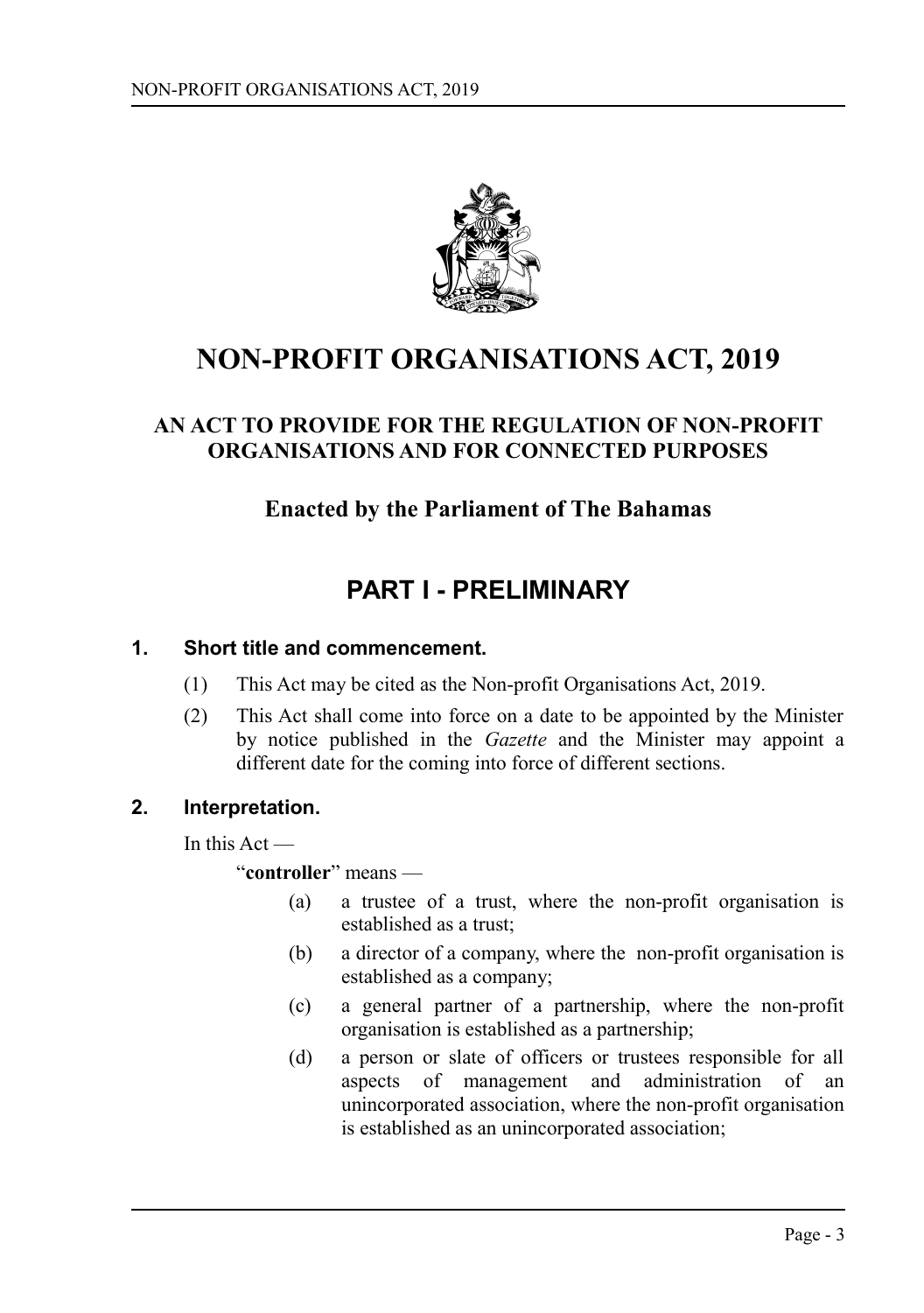- (e) a member of a corporation, where the non-profit organisation is established as an entity incorporated by statute;
- (f) a founder of a foundation, where the non-profit organisation is established as a foundation; or
- (g) any person not specified in paragraphs (a), (b), (c), (d), (e) or (f) where the non-profit organisation is established by that person;

"**financial records"** means records that show —

- (a) and explain a non-profit organisation's transactions in sufficient detail to demonstrate that its funds have been used in a manner consistent with its purposes, objectives and activities; and
- (b) the sources of its gross annual income, so that its financial position can be determined with reasonable accuracy";

"**financial year**" means the financial year of a non-profit organisation;

- "**gross annual income**" means, with respect to a non-profit organisation, the total income of the non-profit organisation from any source during the twelve months immediately preceding the first day of that period, including, but not limited to—
	- (a) income received from the provision of goods and services;
	- (b) rental income;
	- (c) interest and other income derived from its investments;
	- (d) donations of money or other property made to it; and
	- (e) any other monetary grants in kind donations made to it;
- "**identified risks**" has the meaning ascribed to it under the Proceeds of Crimes Act (*Ch. 93*), namely that in relation to a non-profit organisation, any act that involves corruption, cybercrime, human trafficking, money laundering, proliferation or financing of weapons of mass destruction, terrorism or financing of terrorism, or such other act that the Minster under the Proceeds of Crime Act may prescribe by Order;

"**Minister**" means the Minister responsible for non-profit organisations;

"**non-profit organisation**" means a body of persons whether incorporated or unincorporated, formed and established for the purpose of promoting public policies or objects that are religious, charitable, educational, scientific, environmental, historical, cultural, fraternal, literary, sporting, artistic, athletic or promoting health, and whose gross annual income or any part thereof, if any, and other income are applied to the promotion of those objects, and there is a prohibition of any dividend or refund of contributions to its members, but excludes a religious or charitably founded school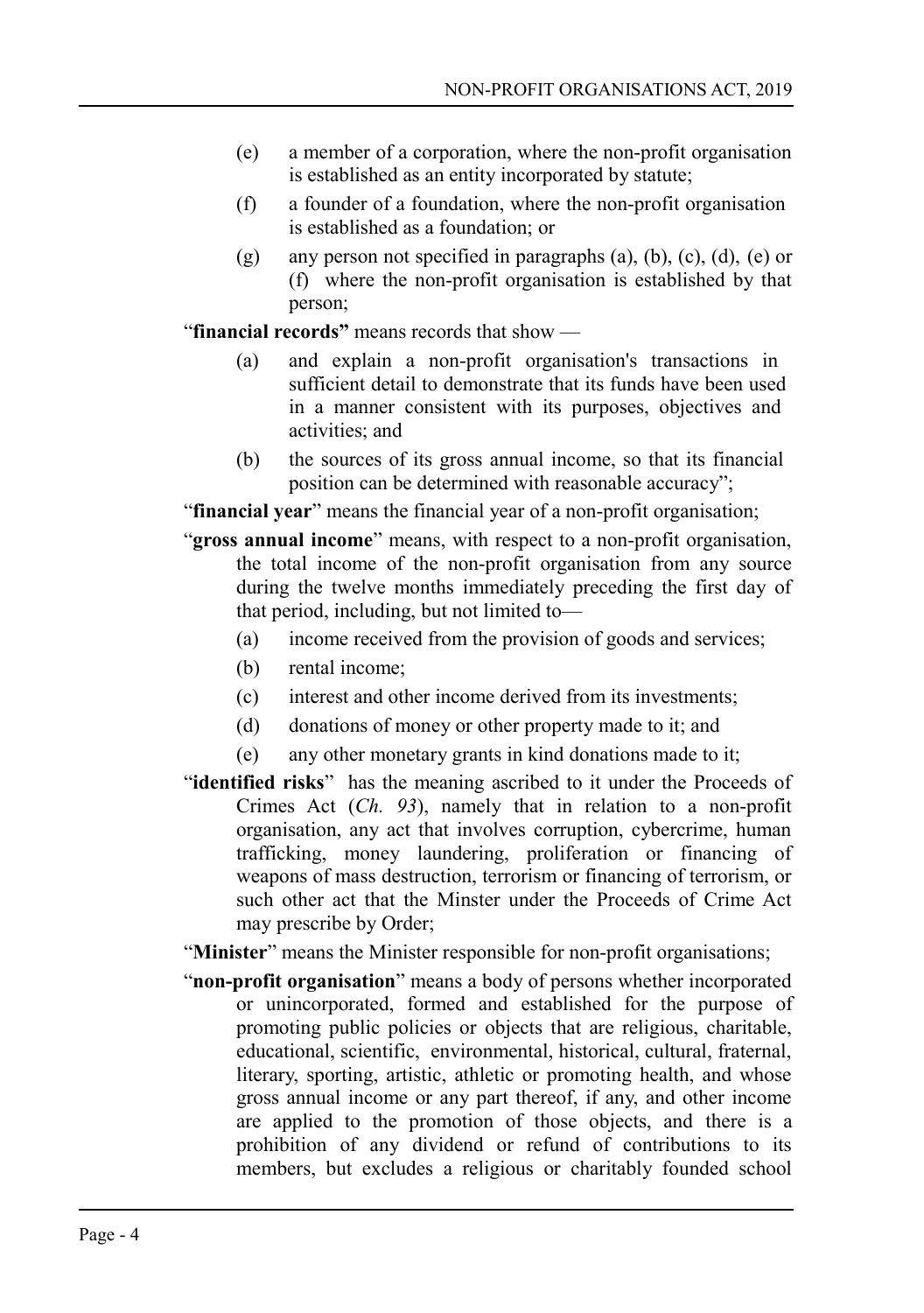registered with the Ministry of Education, and any organisation with political objectives;

- "**register**" means the register of non-profit organisations established and maintained under section 6;
- "**Registrar**" means the Registrar General.

# <span id="page-4-2"></span>**PART II – ADMINISTRATION**

#### **3. Registrar of non-profit organisations.**

- <span id="page-4-1"></span>(1) The Registrar shall be responsible for the administration of this Act.
- (2) The Registrar may, in writing, designate a suitably qualified person to perform the duties and functions of the Registrar under this Act.

#### **4. Functions of the Registrar.**

<span id="page-4-0"></span>The functions of the Registrar are —

- (a) to receive, consider and process applications for registration as a non-profit organisation;
- (b) to ensure that all non-profit organisations have appropriate internal controls in place, including an appropriate system to identify conduct which may involve identified risks;
- (c) to ensure that the financial records relating to a non-profit organisation are preserved for a minimum of five years;
- (d) to identify apparent cases of misconduct or mismanagement in the administration of non-profit organisations;
- (e) to receive representations from the public about persons who have engaged in, or are engaging in conduct that constitutes, or may constitute a breach of this Act or an identified risk;
- (f) to refer cases or acts of misconduct or mismanagement to the Commissioner of Police;
- (g) to enhance the accountability of non-profit organisations to donors, beneficiaries and the general public;
- (h) to promote public trust and confidence in non-profit organisations;
- (i) to encourage and promote the effective use of charitable resources;
- (j) to educate and assist non-profit organisations in relation to matters of good governance and management, including —
	- (i) issuing guidelines or recommendations on the best practice to be observed by non-profit organisations, fiduciaries and other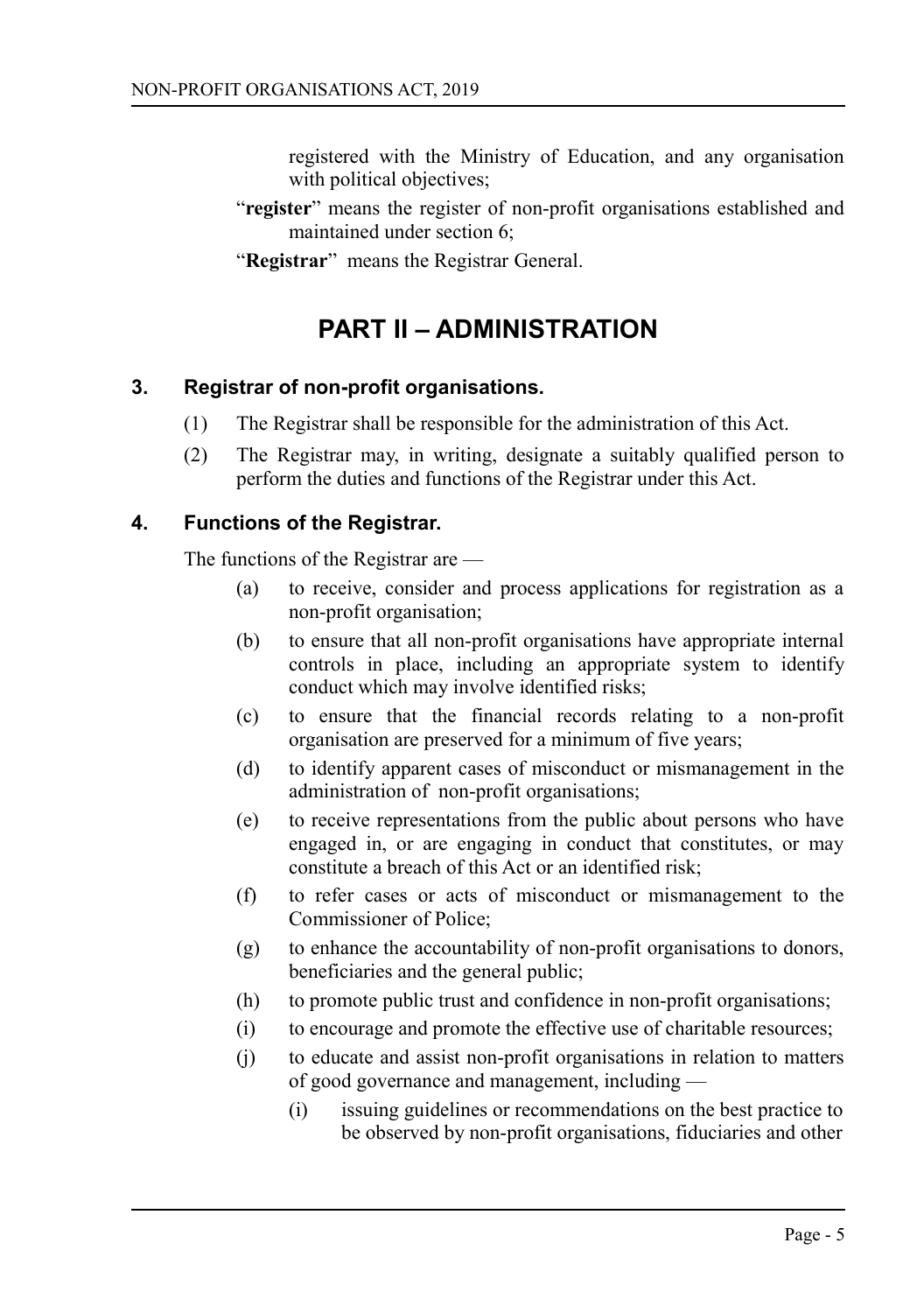persons concerned with the management or administration of non-profit organisations;

- (ii) issuing model rules; and
- (iii) providing information to non-profit organisations about their rights, duties and obligations under this Act;
- (k) to stimulate and promote research into any matter relating to nonprofit organisations, including —
	- (i) collecting and disseminating information or research about non-profit organisations;
	- (ii) advising on areas where further research or information about non-profit organisations should be undertaken or collected; and
	- (iii) entering into contracts or arrangements for research or information about non-profit organisations to be undertaken or collected;
- (l) to make appropriate information available to assist persons in submitting registration applications under this Act;
- (m) to give information or advice, or make proposals to the Minister on matters relating to any of the Registrar's functions or achieving any of his objectives;
- (n) to consider, report and make recommendations on any matter relating to non-profit organisations, including matters —
	- (i) referred by the Minister; or
	- (ii) initiated by the Registrar on his own accord; and
- (o) to perform any other function conferred by this Act or that the Minister may direct the Registrar to perform in accordance with this Act.

# **5. Powers of the Minister.**

- <span id="page-5-1"></span>(1) The Minister may give general policy directions to the Registrar relating to the exercise of the Registrar's functions and the Registrar shall comply with such directions.
- (2) The Minister may from time to time, after consultation with the Registrar, issue guidance notes to be published in the Gazette for the better management of non-profit organisations registered under this Act.

# **6. Establishment of a register of non-profit organisations.**

<span id="page-5-0"></span>(1) The Registrar shall establish and maintain a register of non-profit organisations.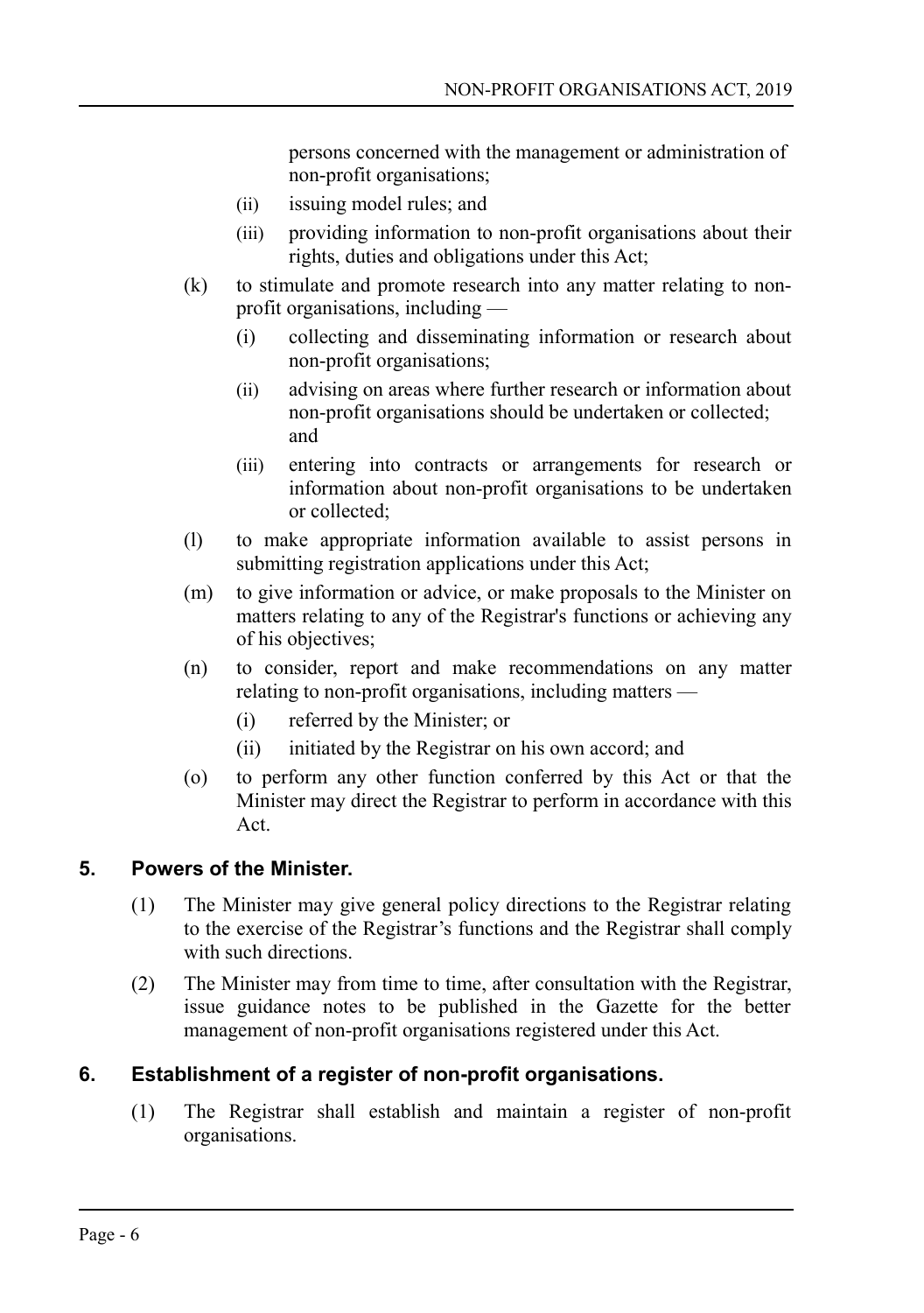- (2) The register shall include the following information with respect to a nonprofit organisation —
	- (a) its name, registered office address, telephone number and e-mail address;
	- (b) its purposes and activities;
	- (c) the identity of the founder and controller;
	- (d) the date of registration of a non-profit organisation under this Act, and if applicable, the date on which its registration was cancelled; and
	- (e) such other information as the Registrar considers appropriate.
- (3) The register shall be prepared and kept in such manner as the Registrar thinks fit.
- (4) The Registrar shall supply any person, on payment of the requisite fee with copies of, or extracts from, any document in his possession which is for the time being open to public inspection in accordance with this Act.
- (5) The register shall be open for inspection, at the office of the Registrar by members of the public, during regular working hours.

# <span id="page-6-1"></span>**PART III – REGISTRATION**

# **7. Registration of non-profit organisations.**

- <span id="page-6-0"></span>(1) A non-profit organisation shall not carry out operations unless it is registered under this Act.
- (2) Subject to section 34(3), a non-profit organisation shall submit to the Registrar, an application to register in accordance with the form set out in the *First Schedule.*
- (3) Subject to subsection (4), the Registrar shall register the non-profit organisation and issue to the non-profit organisation a certificate of registration upon —
	- (a) being satisfied that the non-profit organisation is suitable for registration; and
	- (b) payment of the fee set out in the *Third Schedule.*
- (4) In considering an application for registration, the Registrar shall have regard to —
	- (a) the declared purposes of the non-profit organisation;
	- (b) the identity of the controller and other members of the non-profit organisation;
	- (c) copies or particulars of the organisational documents; and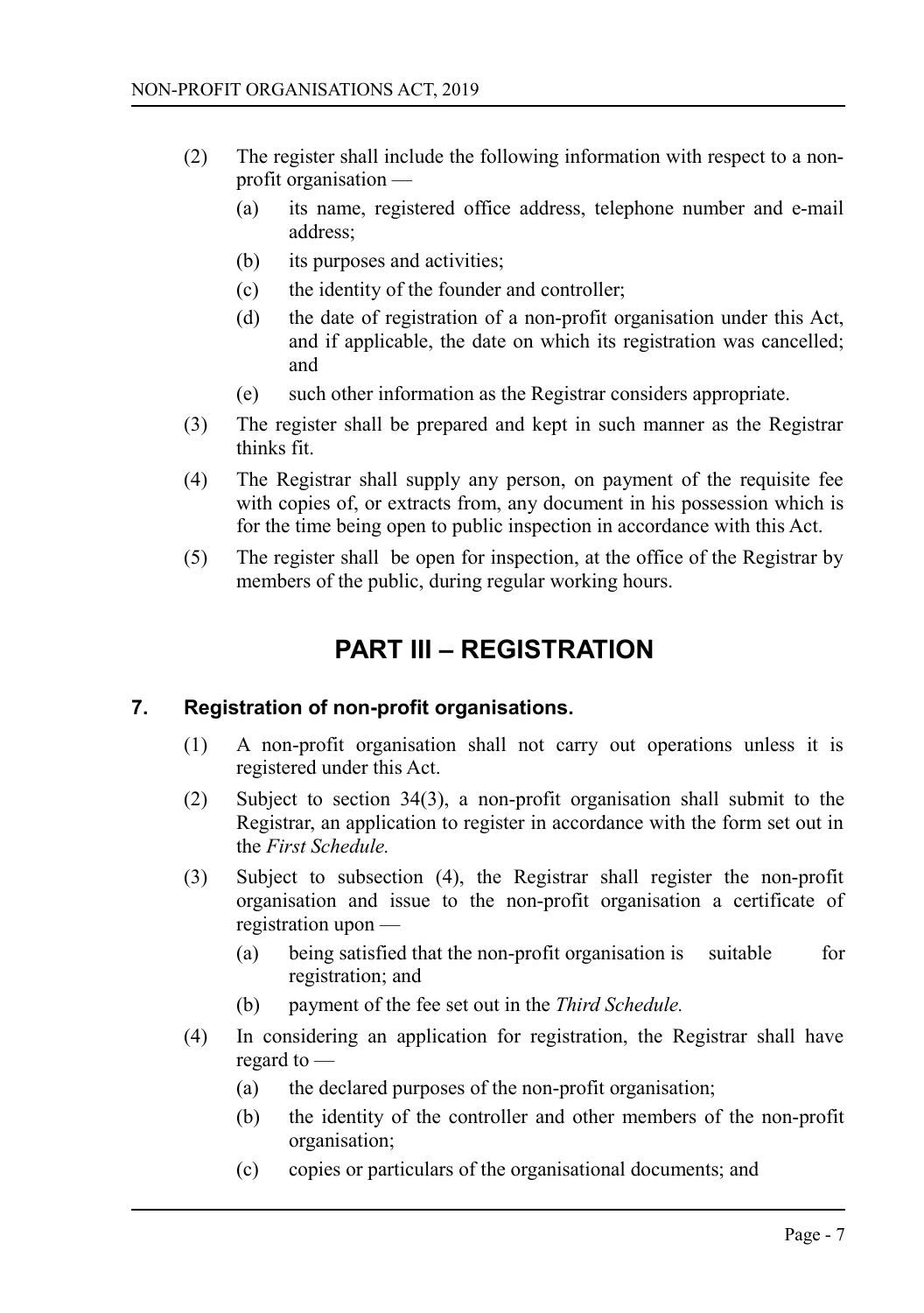- (d) evidence of the board structure.
- (5) The controller, or last controller of a non-profit organisation shall
	- (a) notify the Registrar if the non-profit organisation ceases to exist, or if there is any change in its purposes, trusts, membership or other particulars entered in the register; and
	- (b) supply the Registrar with particulars of any such changes under paragraph (a) and with copies of all relevant documents,

within thirty days after such cessation or change, or such longer period as the Registrar may, in his discretion, allow.

- (6) A person who carries on operations without registering in accordance with this section, commits an offence and is liable on summary conviction to a fine not exceeding ten thousand dollars or a term of imprisonment not exceeding one year, or to both such fine and term of imprisonment.
- (7) A certificate of registration is valid for a period of two years from the date of issue.

#### **8. Renewal of registration.**

<span id="page-7-2"></span>The Registrar shall renew a certificate of registration upon an application being made in the form set out in the First Schedule and the payment of the fee set out in the Third Schedule.

# **9. Refusal of application to register.**

<span id="page-7-1"></span>The Registrar shall refuse to register a non-profit organisation if —

- (a) the activities of the applicant do not fall within the definition of non-profit organisation under section 2;
- (b) notwithstanding the declared objects, the non-profit organisation is established for illegal purposes;
- (c) the information represented on the application for registration of the non-profit organisation is manifestly incorrect; or
- (d) the name of the non-profit organisation is different from the name in which the entity was established as a company, trust, partnership, foundation, unincorporated entity or body established by statute.

#### **10. Restriction on name of non-profit organisation.**

- <span id="page-7-0"></span>(1) No non-profit organisation shall be registered under this Act under a name that—
	- (a) is identical with the name of an existing non-profit organisation, company or other entity or a name that so nearly resembles the name of an existing non-profit organisation, company or other entity so as to be calculated to deceive or confuse, except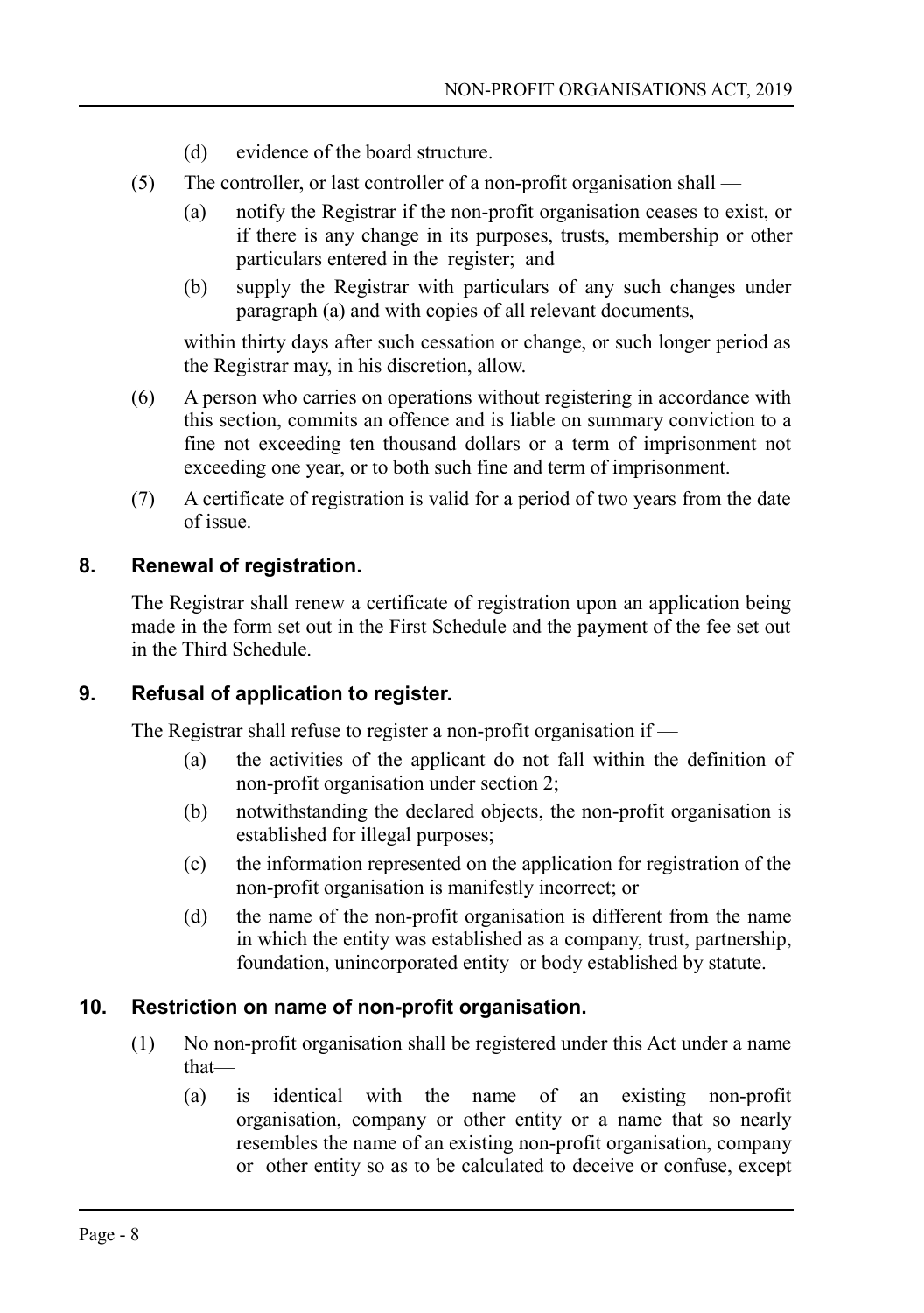where the non-profit organisation in existence is in the course of being dissolved or signifies its consent in such manner as the Registrar approves;

- (b) contains, without express prior permission of the Registrar whose permission may be withheld without assigning a reason, the words "Assurance", "Bank", "Building Society", "Chamber of Commerce", "Chartered", "Cooperative Exchange", "Imperial", "Insurance", "Municipal", "Royal", or a word conveying a similar meaning, or any other word that, in the opinion of the Registrar, suggests or is calculated to suggest —
	- (i) the patronage of the Government of The Bahamas or a Minister of the Government of The Bahamas or of a foreign Government;
	- (ii) a connection with any Ministry or Department of the Government of The Bahamas or with a foreign Government;
	- (iii) a connection with any local or foreign authority or statutory board;
- (c) is indecent, offensive or, in the opinion of the Registrar, is otherwise objectionable; or
- (d) is in the opinion of the Registrar, likely to mislead the public as to the true nature of the purposes of the non-profit organisation as set out in the trusts, or of the activities which the non-profit organisation carries on under its trusts in pursuit of those purposes.
- (2) Where a non-profit organisation is registered under a name that
	- (a) is identical with a name under which a non-profit organisation in existence is already registered; or
	- (b) so nearly resembles the name or known trading name of an existing non-profit organisation or an incorporated entity, whether local or international, so as to be calculated to deceive or confuse,

the Registrar may, whether or not the consent of the non-profit organisation in existence has been obtained pursuant to subsection (1)(a), give notice to the last registered non-profit organisation to change its name and the time period by which such change shall occur.

- (3) A notice issued in accordance with subsection (2) shall specify that the non-profit organisation shall change its name to a name that the Registrar deems appropriate, and the Registrar shall publish a notice of the change in the *Gazette*.
- (4) A change in the name of a non-profit organisation under this section does not affect the rights or obligations of the non-profit organisation, and any legal proceedings that might have been continued or commenced, by or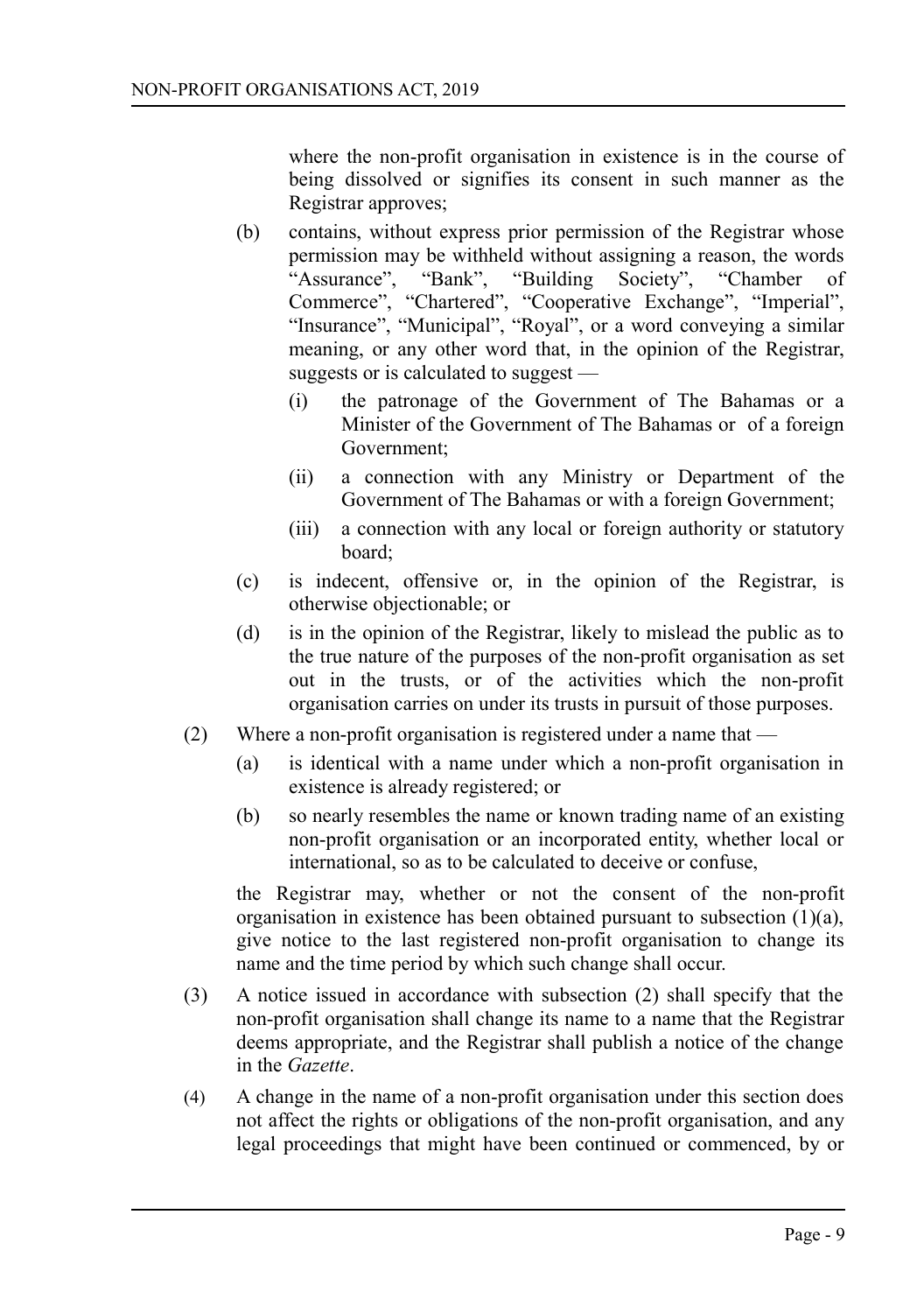against it, in its former name may be continued or commenced, by or against it, in its new name.

(5) Where the name of a non-profit organisation is changed pursuant to this section, the Registrar shall reflect the change of name in the register.

# <span id="page-9-1"></span>**PART IV – POWERS OF THE REGISTRAR**

# **11. Cancellation or suspension of registration.**

- <span id="page-9-0"></span>(1) The Registrar shall cancel or suspend the registration of a non-profit organisation if, after an investigation, it is proven that the non-profit organisation —
	- (a) engaged in or is engaging in an activity that is an identified risk;
	- (b) failed, without reasonable cause, to maintain financial records pursuant to section 19;
	- (c) failed, without reasonable cause, to submit its declaration of availability of financial records pursuant to sections 20 and 21; or
	- (d) failed, without reasonable cause, to pay any fee for registration,

provided that the power to cancel or suspend in relation to paragraphs (b) to (d) is only exercised on or after the second occurrence of the same infraction.

- (2) Where the Registrar or the Attorney-General determines that an investigation into the operations of a non-profit organisation is required, the Registrar may suspend the registration of the non-profit organisation during the period of that investigation.
- (3) Where the registration of a non-profit organisation has been cancelled or suspended, the Registrar shall, as soon as is practicable, notify the Minister of the cancellation or suspension and —
	- (a) in the case of a cancellation, the Registrar may make a recommendation to the Minister for the money or other property received by the non-profit organisation to be dealt with by the court; or
	- (b) in the case of a suspension, the Registrar may make a recommendation to the Minister that an order be made prohibiting the non-profit organisation from dealing with any money or other property under its control.
- (4) In any case where the registration of a non-profit organisation has been or is liable to be cancelled or suspended the Registrar shall give notice to the non-profit organisation by publishing such notice in a daily newspaper in circulation in The Bahamas stating that its registration —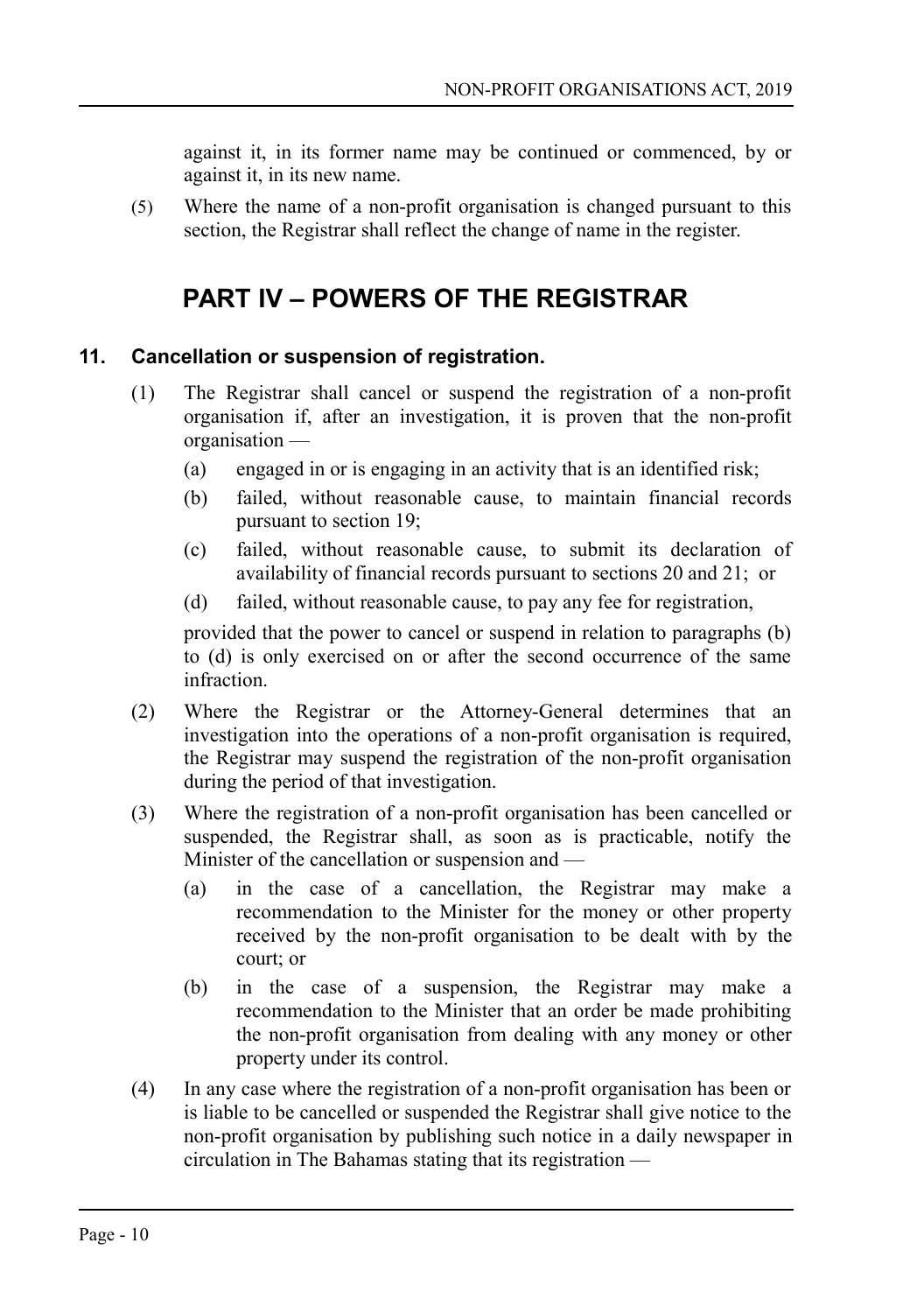- (a) is liable to be cancelled or suspended; or
- (b) will be cancelled or suspended,

at the end of thirty days from the date of such notice or within such other period as the Registrar determines.

- (5) Before exercising his powers to cancel or suspend under this section, the Registrar shall give a non-profit organisation an opportunity to show cause, in writing, why its registration should not be cancelled or suspended.
- (6) The Registrar may revoke his decision to refuse, cancel or suspend the registration of a non-profit organisation if it appears to the Registrar that there has been a change in circumstances which justify the revocation.

#### **12. Removal from the register.**

- <span id="page-10-0"></span>(1) The Registrar shall remove from the register a non-profit organization—
	- (a) that fails to conduct its affairs in accordance with its objects;
	- (b) that fails to submit any return, notice, or other required document or fee to the Registrar as required by this Act;
	- (c) that fails, where required, to maintain accounting records;
	- (d) that is dissolved;
	- (e) that refuses to comply with any request or direction given by the Registrar pursuant to this Act;
	- (f) whose registration is revoked or cancelled in accordance with this Act;
	- (g) that has ceased to carry on operations.
- (2) The Registrar shall remove a non-profit organisation from the register if it no longer appears to the Registrar to be a non-profit organisation by virtue of—
	- (a) a change in its purposes; or
	- (b) it ceasing to function as a non-profit organisation;
	- (c) it failing to maintain a required financial records,

with effect from the date of the change of the time at which it ceases to function as a non-profit organisation.

(3) Where the Registrar is of the opinion that a non-profit organisation is in default with respect to any requirement as to a return, financial statement or financial records, notice, document or fee, he shall send a notice to that non-profit organisation advising it of the default and stating that, unless the default is remedied within twenty-one days after the receipt of the notice, the registration shall be cancelled and the non-profit organisation shall be removed from the Register.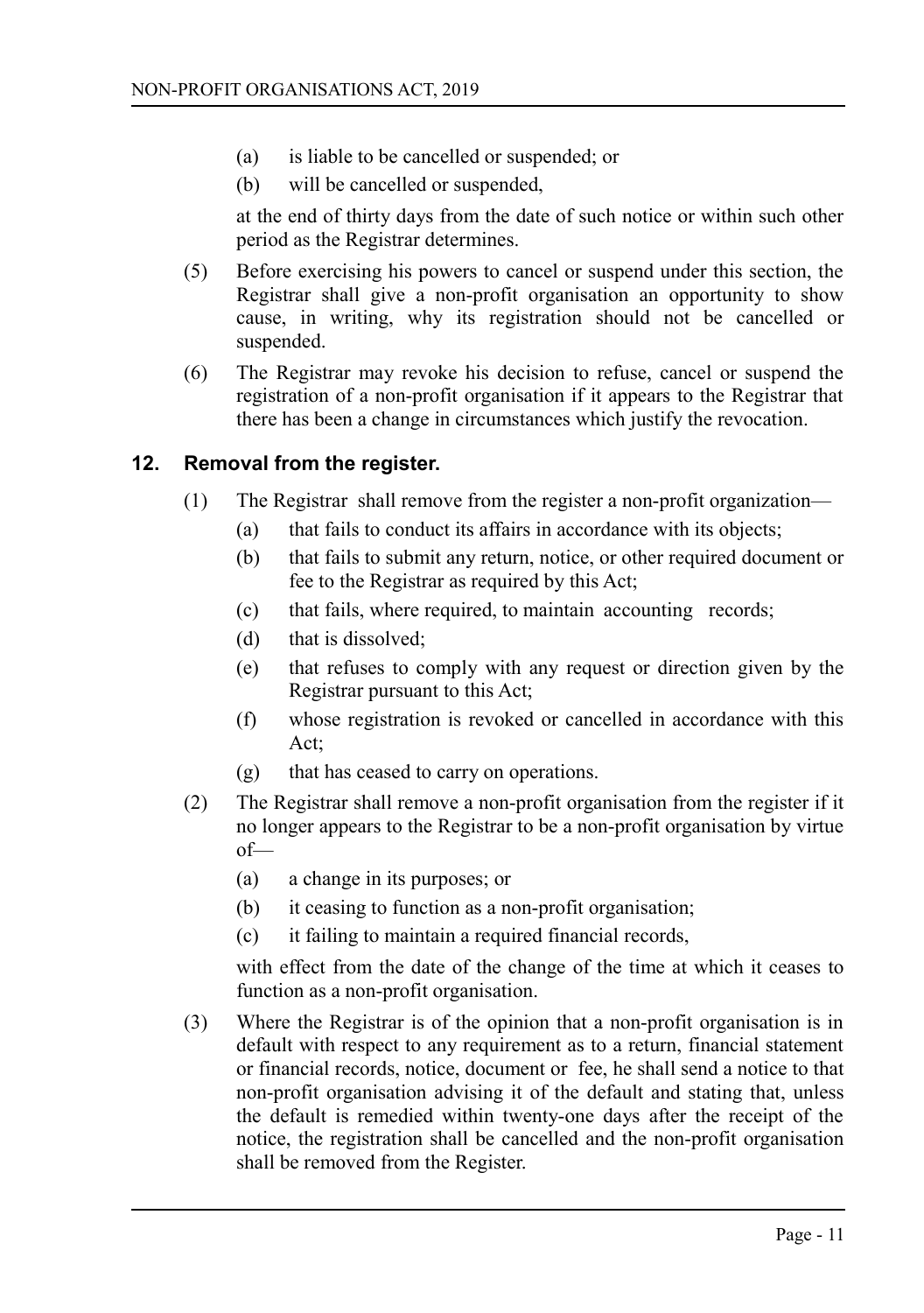(4) For the purposes of paragraph (a) of subsection (2), "a change in its purpose" does not include the receipt of tuition fees or sale of items for fund-raising purposes.

# **13. Distribution of assets on removal from Register.**

- <span id="page-11-3"></span>(1) In respect of an unincorporated non-profit organisation, its constitution shall specify how its assets will be distributed upon removal from the Register.
- (2) Where the constitution does not provide for a distribution of its assets in accordance under subsection (1), a non-profit organisation shall, by resolution of the directors, after payment of all debts and liabilities, distribute or dispose of the remaining property to any organisation in The Bahamas, the undertaking of which is in accordance with the purposes outlined in the definition of a non-profit organisation in section 2.
- (3) If, upon removal from the Register, it is unclear how the assets of the nonprofit organisation will be distributed, the assets shall be distributed —
	- (a) in respect of its cash, to the Central Bank; and
	- (b) in respect of property, to the Treasurer.

#### **14. Prohibition of transfer of interests to members.**

<span id="page-11-2"></span>Notwithstanding any provision of a non-profit organisation's constitution to the contrary, no property or other interest of a non-profit organisation may be transferred or paid to any member or former member of the non-profit organisation.

#### **15. Power to impose administrative fines.**

- <span id="page-11-1"></span>(1) The Registrar may impose an administrative fine not exceeding five thousand dollars, if after an investigation it is proven that a non-profit organisation has failed, without reasonable cause to produce financial records reflecting all monies received and expended.
- (2) In the case of a continuing breach, an administrative fine not exceeding five hundred dollars for every day the breach continues shall be imposed on the non-profit organisation.

#### **16. Power to conduct on-site inspections.**

<span id="page-11-0"></span>(1) The Registrar may, from time to time conduct on-site inspections of the business of that non-profit organisation for the purpose of satisfying himself that the non-profit organisation is in compliance with the provisions of this Act and any regulations made thereunder.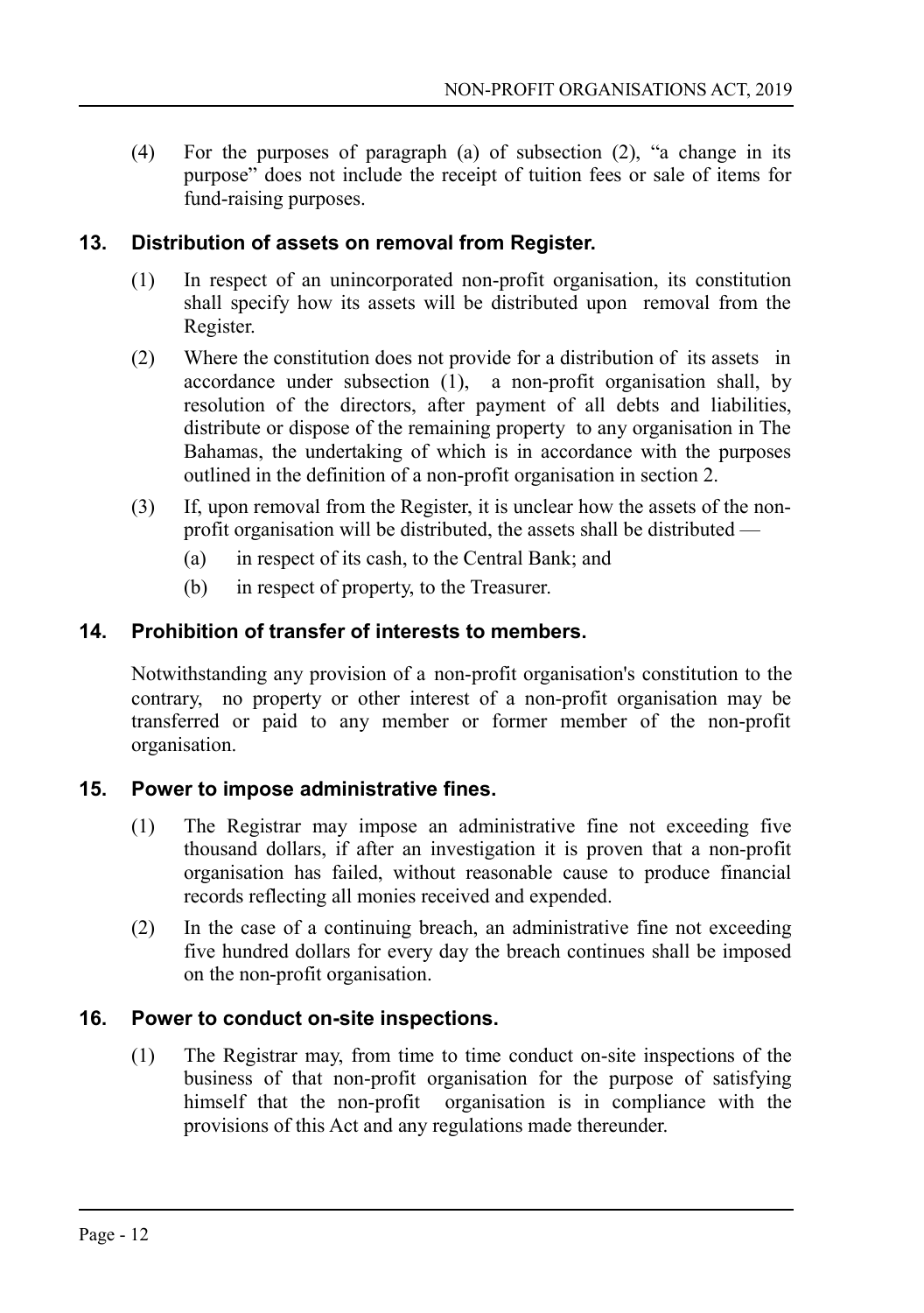(2) The Registrar may, in such cases where he is unable to conduct an on-site inspection, designate a compliance officer or suitably qualified person to conduct the inspection, and that person shall submit a report thereon to the Registrar.

#### **17. Power to require information.**

- <span id="page-12-3"></span>(1) The Registrar may, by written order, require any person to provide the Registrar with any information that is in the possession of that person, and which —
	- (a) relates to any non-profit organisation; and
	- (b) is relevant to the discharge of the functions of the Registrar under this Act.
- (2) Where the Registrar has reasonable grounds to believe or has information that a non-profit organisation that is exempt from the requirement to maintain financial records under section 19(3) is engaged in activities that are identified risks, the Registrar shall, by written order —
	- (a) require that non-profit organisation to submit any bank records or other information that show its financial status;
	- (b) require a bank or financial institution where the non-profit organisation has an account to submit any financial records in respect of the non-profit organisation.

# <span id="page-12-2"></span>**PART V - RECORD-KEEPING AND REPORTING**

#### **18. Records as to purpose.**

<span id="page-12-1"></span>A non-profit organisation shall keep at its registered address records that are sufficient to show —

- (a) its purposes, objectives and activities; and
- (b) the identity of the persons who control or direct its activities, including, as appropriate, senior officers, directors and trustees.

#### **19. Obligation to maintain financial records.**

- <span id="page-12-0"></span>(1) Subject to subsection (3), a controller of a non-profit organisation shall cause reliable financial records to be kept at its registered office address.
- (2) Financial records maintained pursuant to this section shall be kept for a minimum of five years from the date of the transaction to which the record relates and available for verification purposes.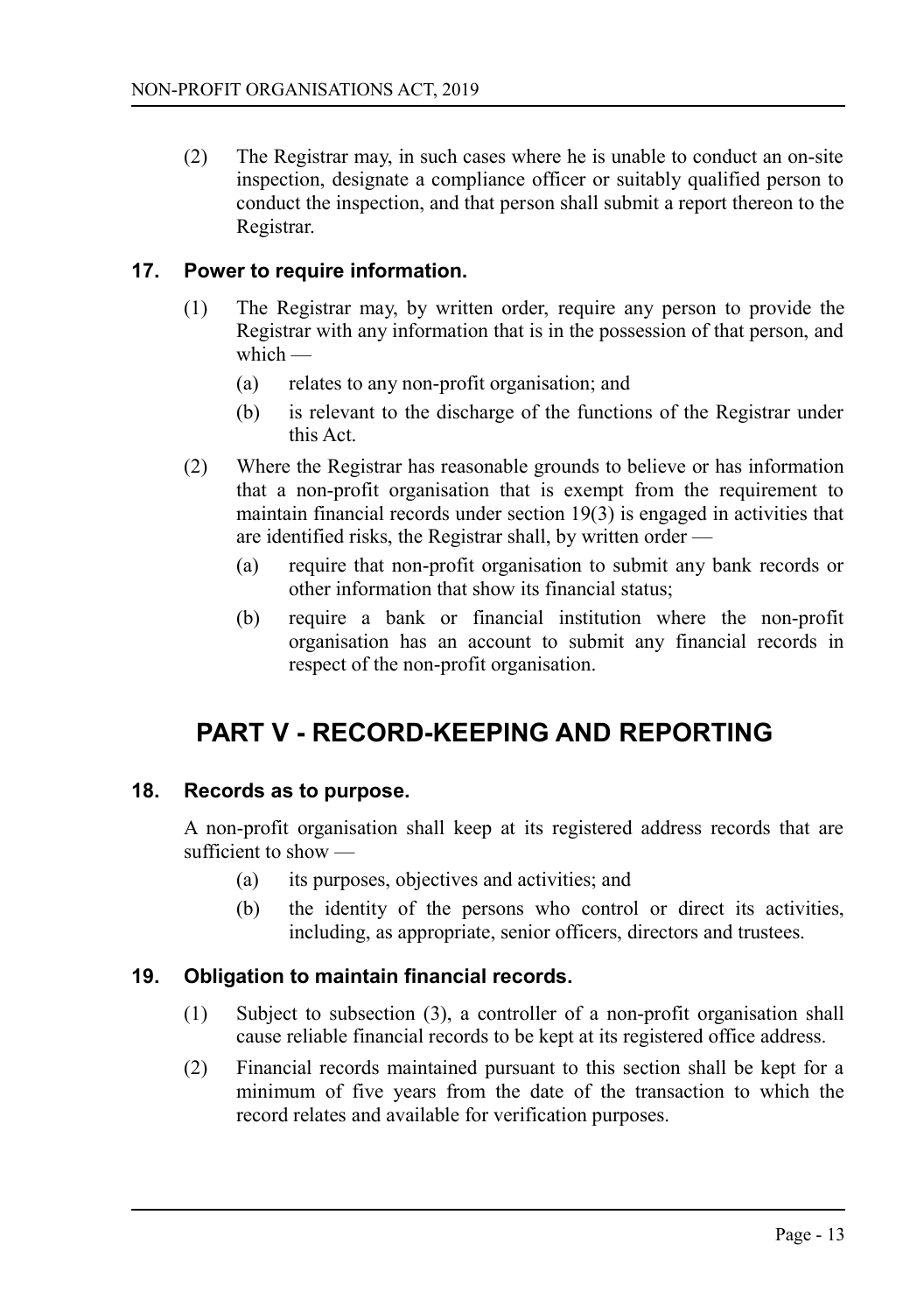- (3) A non-profit organisation whose gross annual income does not exceed seventy-five thousand dollars per annum shall not be required to maintain records under this section.
- (4) A non-profit organisation that contravenes subsection (1) or (3) commits an offence summary conviction to a fine not exceeding ten thousand dollars.
- (5) No prosecution shall be commenced for a breach under this section where an administrative fine has been imposed under section 15 for that breach and such fine has been paid.

# **20. Declaration of availability of financial records.**

- <span id="page-13-1"></span>(1) Subject to section 19(3) a non-profit organisation shall maintain at its registered office address a declaration, in the form set out in the *Second Schedule*, stating that —
	- (a) it is maintaining reliable financial records; and
	- (b) its financial records shall be made available through its office administrator, registered agent, registered office or person who as the non-profit organisation's fiduciary, management body or other service provider, is regulated by the Banks and Trust Companies Regulation Act (*Ch. 316*) or the Financial and Corporate Service Providers Act (*Ch. 369*).
- (2) An incorporated non-profit organisation that submits a declaration under the Companies Act (*Ch. 308*) is, for the purposes of meeting its obligations under this section, deemed to have submitted a declaration under this section.
- (3) A non-profit organisation shall submit its declaration to the Registrar and shall maintain a duplicate copy of the declaration on its file.
- (4) Where a non-profit organisation changes its registered office address subsequent to the submission of a declaration, the non-profit organisation shall provide the newly appointed registered office with a declaration in accordance with subsection (1) and the new registered office shall submit a duplicate copy of the declaration made by the non-profit organisation to the Registrar within thirty days of the date of the new appointment.

# <span id="page-13-0"></span>**21. Time required to submit declaration of availability of financial records.**

- (1) A non-profit organisation shall submit its declaration of availability of financial records to the Registrar within ninety days of its registration.
- (2) A non-profit organisation that was registered prior to the coming into force of this Act shall submit its declaration within sixty days of the coming into force of this Act.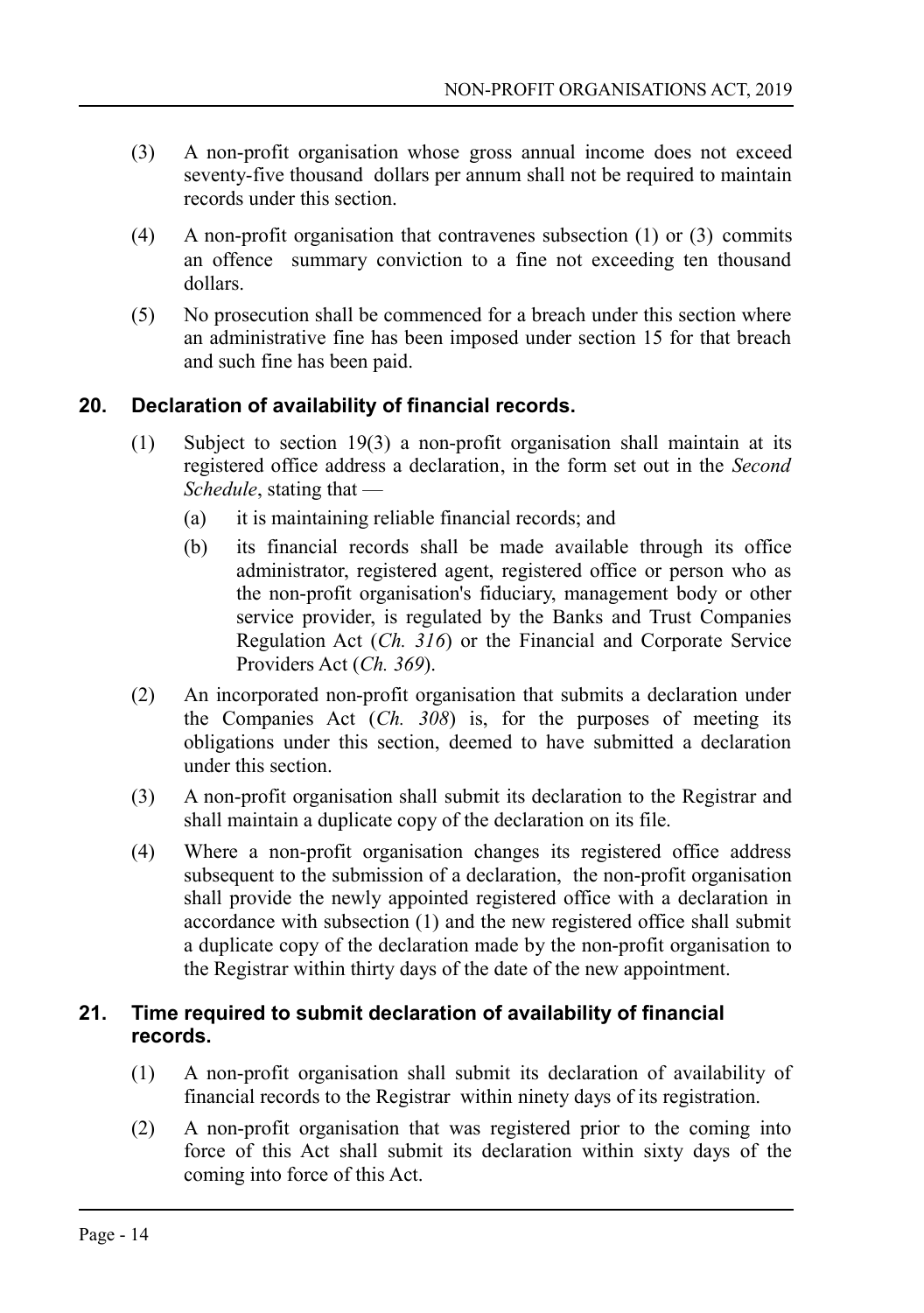#### **22. Production of records.**

- <span id="page-14-1"></span>(1) The Registrar may, on the grounds specified in subsection (2), by written notice, require a non-profit organisation to produce the financial records that are required to be kept under section 19.
- (2) The Registrar may give notice under subsection (1) only where he has reason to believe or has information that the non-profit organisation is engaged in activities that are identified risks.
- (3) A notice given under subsection  $(1)$ 
	- (a) shall specify—
		- (i) the records which the Registrar requires the non-profit organisation to produce;
		- (ii) the place at which the records specified in the notice must be produced to the Registrar; and
		- (iii) the period within which the records must be produced;
	- (b) may require the documents to be produced to a person or persons specified in the notice.
- (4) The Registrar may require the person who produced the records or any person who appears to be an officer or employee of the non-profit organisation or otherwise associated with it, to provide an explanation of the records.
- (5) The Registrar may take copies or extracts of the records or retain the original records for—
	- (a) a period not exceeding one year; or
	- (b) such longer period as the court may, on the application of the Registrar, specify.
- (6) A non-profit organisation which fails to comply with a notice issued under subsection (1) commits an offence and is liable upon summary conviction to a fine not exceeding ten thousand dollars.
- (7) A person required to provide an explanation under subsection (4), commits an offence if he, without reasonable excuse, fails to provide the explanation and shall be liable upon summary conviction to a fine not exceeding ten thousand dollars.

# **23. Confidentiality of financial records.**

- <span id="page-14-0"></span>(1) Subject to subsection (2) a non-profit organisation's financial records shall be held in confidence by the Registrar.
- (2) If the Registrar has reasonable cause to suspect that a non-profit organisation, is engaged in any activity which qualifies as an identified risk, the Registrar shall, after consultation with the Minister, provide the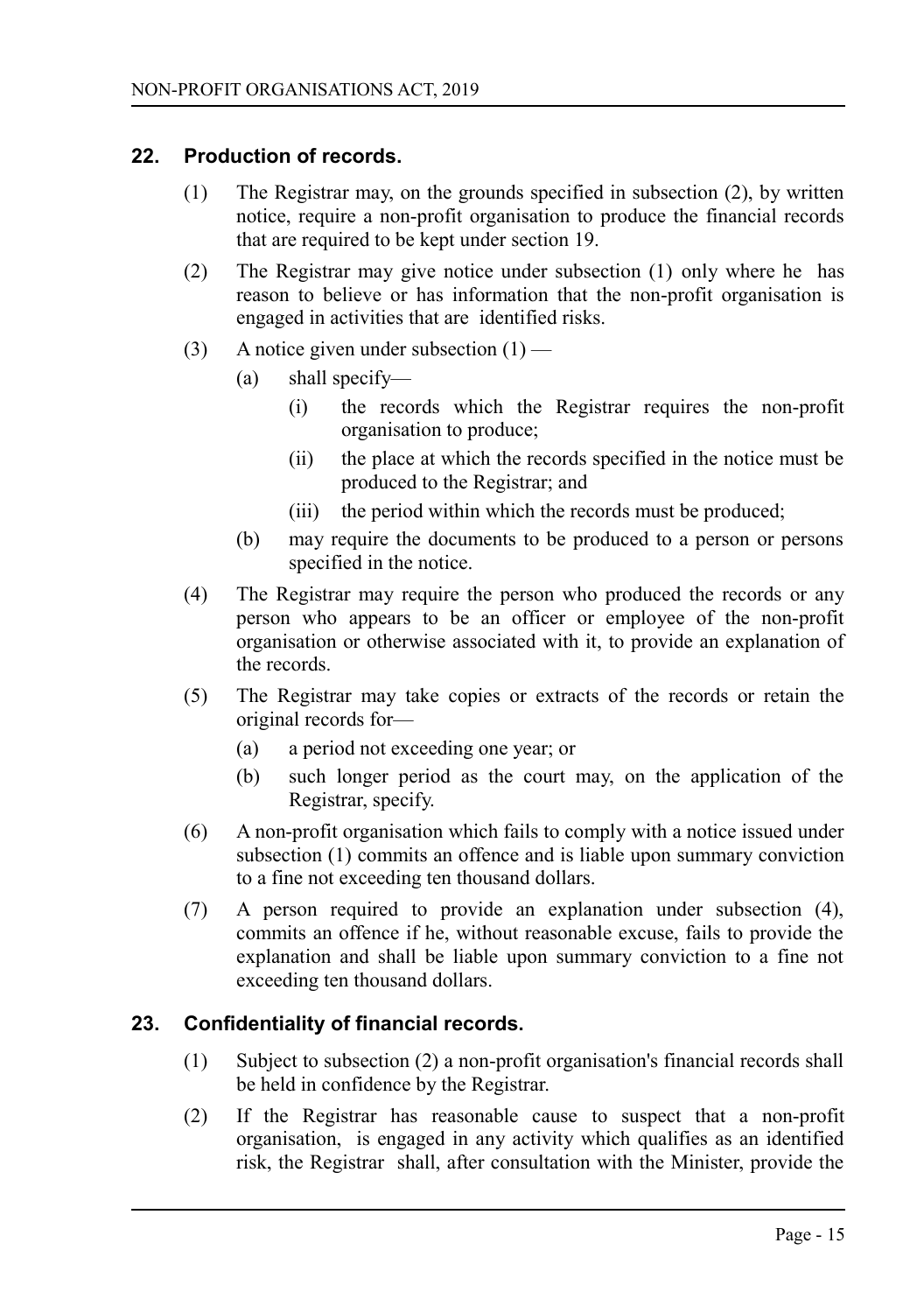financial records and all other relevant information to the Financial Intelligence Unit for analysis or the Commissioner of Police for investigation.

#### **24. Reportable donations.**

- <span id="page-15-1"></span>(1) A non-profit organisation shall in the form set out in the *Second Schedule*, submit to the Registrar a declaration that specifies that the non-profit organisation is maintaining records at its registered office address in respect of any donation that is one hundred thousand dollars and above, whether the donation is made as one lump sum or as aggregate sums.
- (2) The declaration made pursuant to subsection (1), shall be kept confidential by the Registrar and may only be disclosed to a lawful authority for analysis or investigation.
- (3) A non-profit organisation shall
	- (a) keep records with respect to reportable donations for a minimum of five years from the date of the transaction to which the record relates; and
	- (b) make those records available for verification purposes.
- (4) A non-profit organisation that
	- (a) is registered, shall submit its declaration of availability of reportable donations to the Registrar within ninety days of its registration;
	- (b) was registered prior to the coming into force of this Act shall, submit its declaration within sixty days of the coming into force of this Act.

# **25. Registration required to open and maintain bank accounts, etc.**

- <span id="page-15-0"></span>(1) For the purposes of this section "**financial institution**" and "**designated non financial business and profession**" has the meaning ascribed to them under the Financial Transaction and Reporting Act, 2018.
- (2) A financial institution or a designated non financial business and profession shall not open or maintain—
	- (a) a bank account; or
	- (b) an account ledger,
	- (c) any other type account,

for a non-profit organisation unless the organisation has registered under this Act and presents evidence of such registration.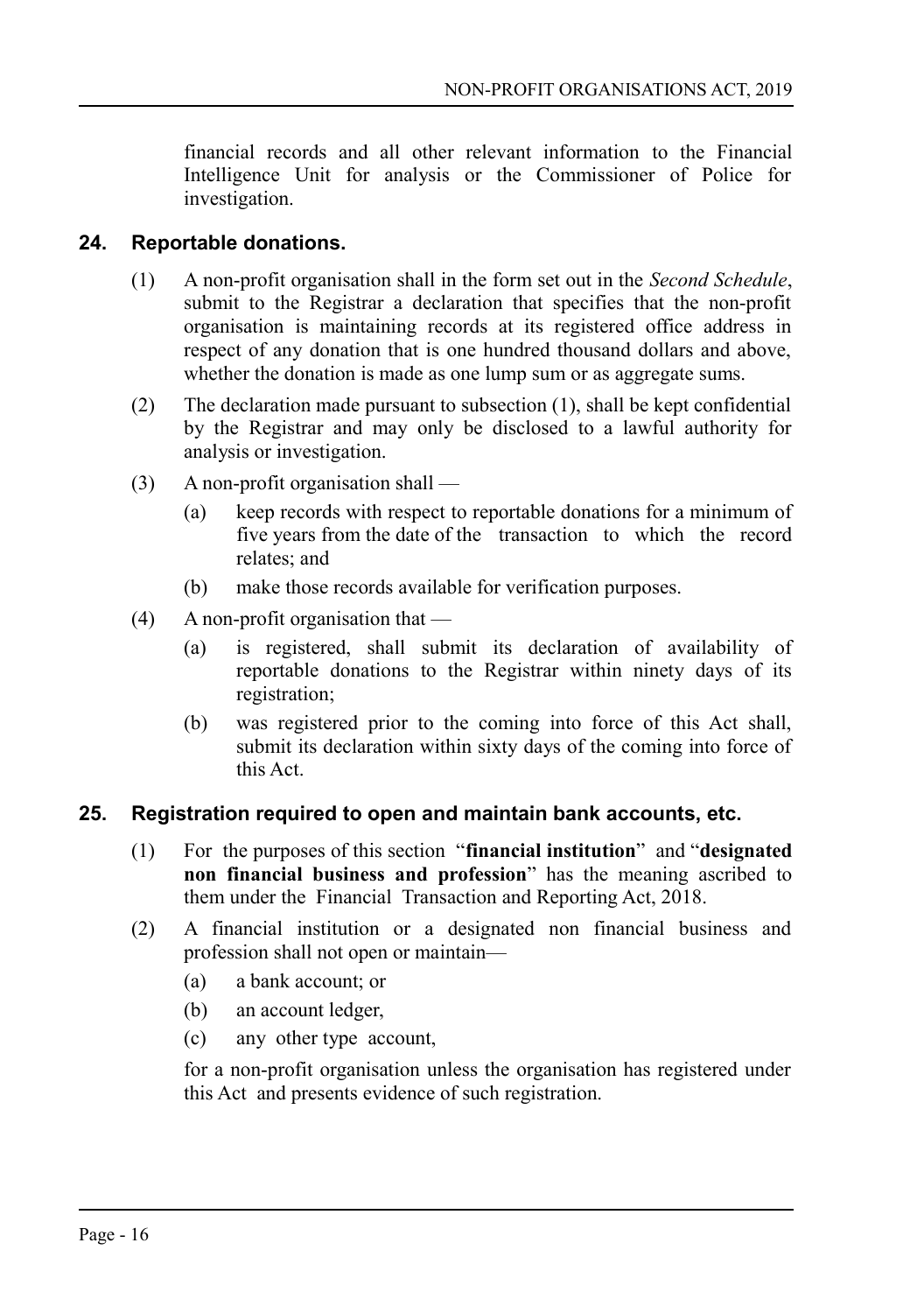# **26. Freezing of accounts.**

<span id="page-16-0"></span>Where a non-profit organisation fails to renew its registration within six months of its expiration, a financial institution or a designated non financial business and profession shall freeze the accounts of the organisation specified in subsection (2) until renewal of the registration of the non-profit organisation, and the financial institution or designated non financial business shall forthwith report the fact of such freezing to the Registrar.

# **26A. Non-application of Part V of the Act.**

- (1) With the exception of sections 18,19, 20, 21 and 25, Part V of this Act does not apply to a non-profit organisation that —
	- (a) does not solicit funds from the general public or receive concessions from the Government or any statutory body in the pursuit of its objects;
	- (b) has as its fiduciary, management or other service provider, a person that is registered pursuant to the Banks and Trust Companies Regulation Act (*Ch. 316*) or the Financial and Corporate Service Providers Act (*Ch. 369*);
	- (c) is a non-denominational or stand-alone religious entity or congregation which certifies, in writing, that it maintains its annual financial records and that its membership reviews and votes to approve or reject such records in its annual general meeting;
	- (d) is an internationally recognised or accreditedcharitable, medical, providential or relief organization;
	- (e) is a constituent unit whose members are mandated by its constitution, by-laws or documents of incorporation to have its annual financial records reviewed and voted on to approve or reject, each calendar year in an annual general meeting of its members.
- (2) An umbrella organisation shall register on behalf of its constituent units.
- (3) An umbrella organisation shall certify, in writing, that its constituent units have complied with its obligations to —
	- (a) maintain annual financial records; and
	- (b) cause the said records to be reviewed and voted upon each calendar year in its annual general meeting.
- (4) Where the Registrar has reasonable grounds to believe or has information that any constituent unit is engaged in activities that are identified risks, the Registrar shall, by written order —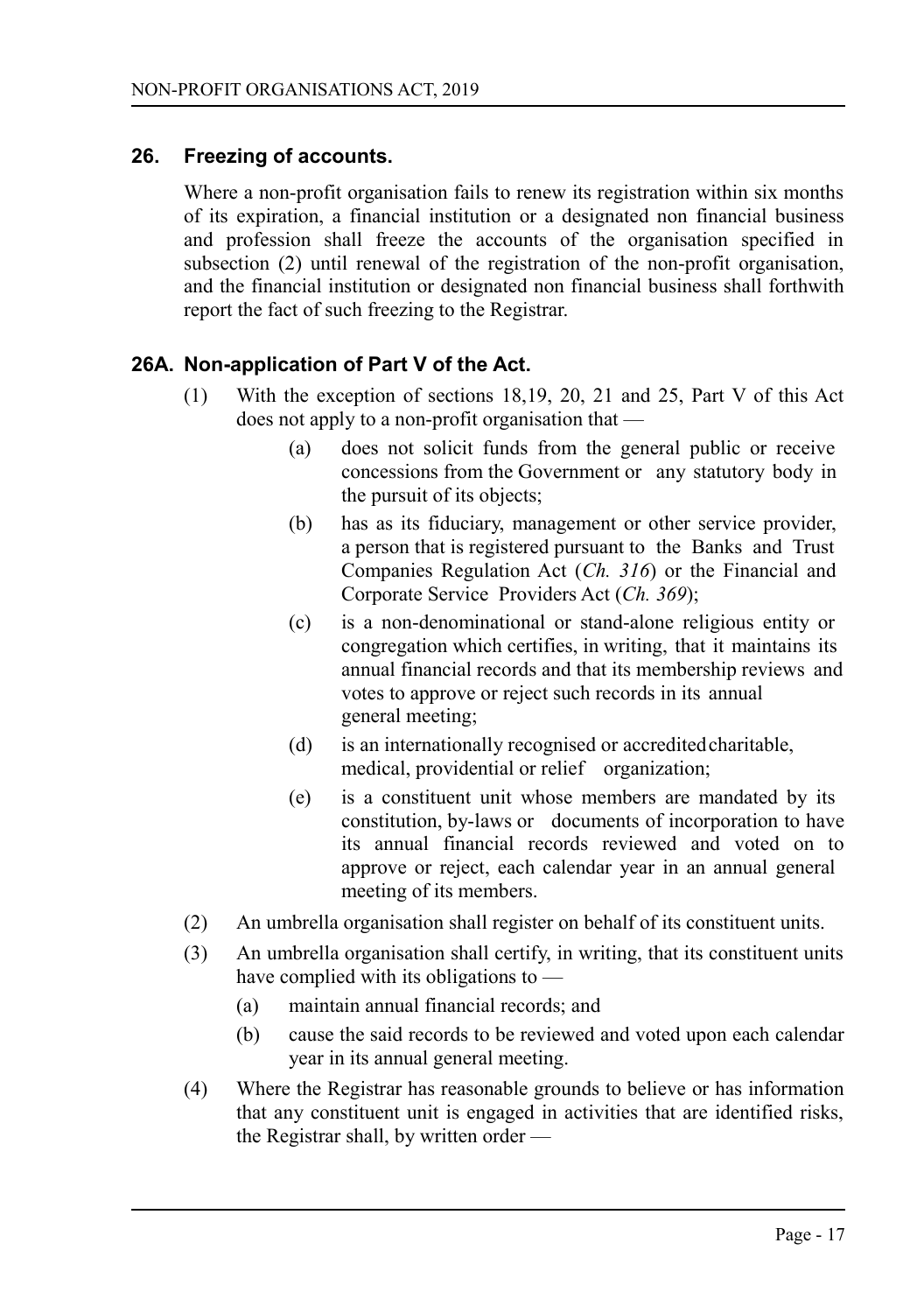- (a) require that the respective constituent unit or, where applicable, the umbrella organisation submit any financial records or other information that show the financial status of the constituent unit;
- (b) require a bank or financial institution, where the constituent unit or the umbrella organisation has an account, to submit any financial records; or
- (c) exercise such powers under Part IV as the circumstances require and refer all information to the Commissioner of Police, the Attorney-General and the Director of Public Prosecutions, where it is found to the satisfaction of the Registrar that a non-profit organisation under subsection (1) or a constituent unit of an umbrella organisation has engaged in any identified risk activity.
- (5) For the purposes of this section
	- (a) **"constituent unit"** means a subsidiary, branch, affiliate or any other such unit of an umbrella organisation;
	- (b) **"umbrella organisation"** means a civic, social, fraternal or religious non-profit organisation that governs and regulates its constituent units, for example, an arch-diocese, a diocese, national convention, national assembly, council or a grand or district grand lodge or chapter, local society or club district or local organisation, and any entity which is internationally recognised or accredited.

# <span id="page-17-1"></span>**PART VI - MISCELLANEOUS**

# <span id="page-17-0"></span>**27. Supplying false or misleading information or withholding of information.**

- (1) A person commits an offence if that person
	- (a) deliberately provides inaccurate information to the Registrar that is purported to be in compliance with a requirement imposed by or under this Act;
	- (b) alters, suppresses, conceals or destroys a document that he is required under this Act to keep or produce to the Registrar;
	- (c) withholds information when requested by the Registrar to produce such information or fails to discharge a duty imposed by or under this Act.
- (2) A person who contravenes this section shall be liable upon summary conviction to a fine not exceeding ten thousand dollars or a term of imprisonment not exceeding one year or both such fine and term of imprisonment.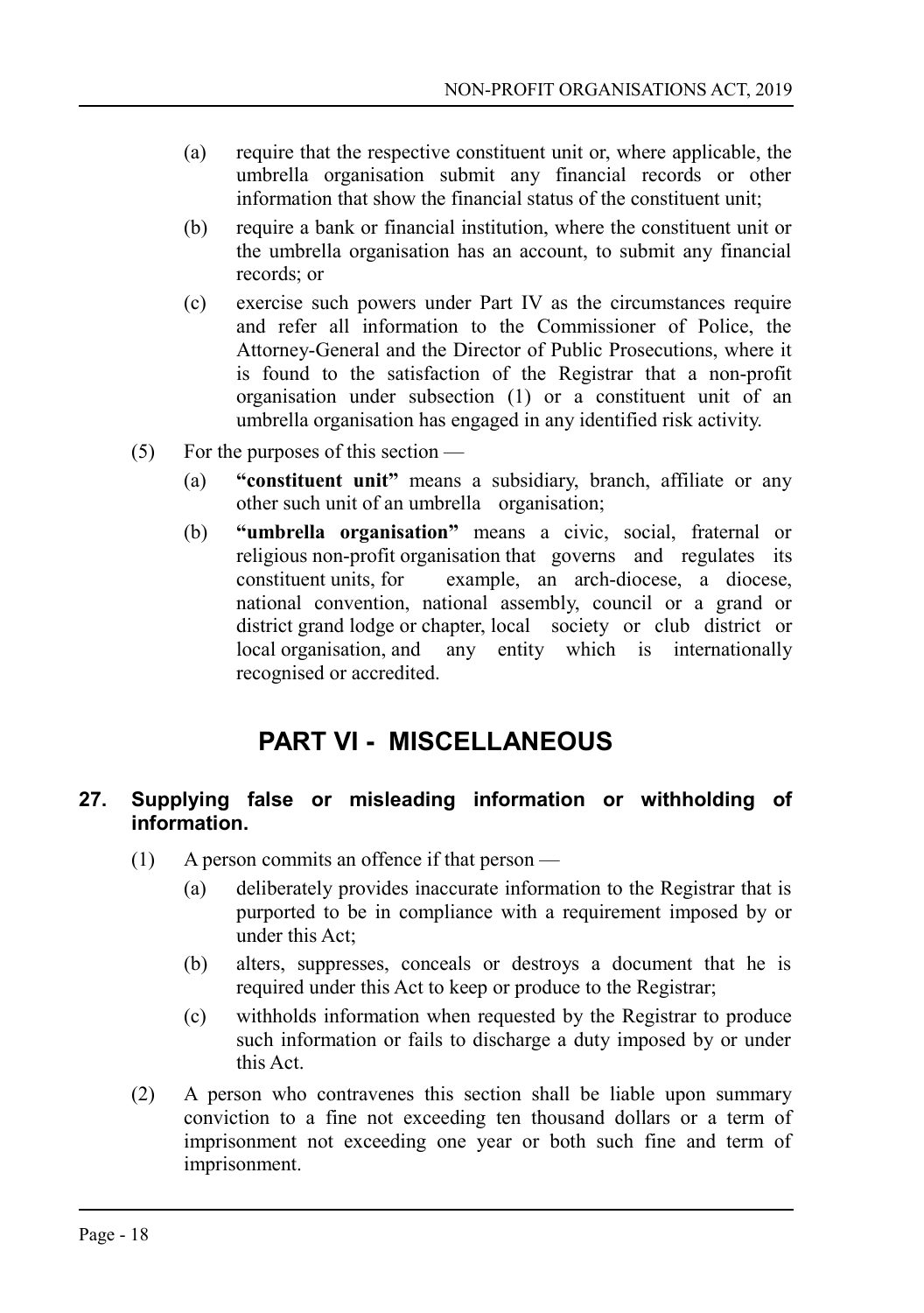#### **28. Right of appeal.**

<span id="page-18-6"></span>A non-profit organisation may appeal to the court against a decision of the Registrar to—

- (a) refuse an application for registration; or
- (b) cancel or suspend its registration.

#### **29. Limitation period.**

- <span id="page-18-5"></span>(1) The Registrar shall not issue a notice to a person with respect to a contravention of this Act after the end of a period of three years commencing on the date that the Registrar first became aware of the contravention.
- (2) For the purposes of subsection (1), the Registrar is deemed to have became aware of a contravention if the Registrar has received information from which the contravention can reasonably be inferred.

#### **30. Fees.**

<span id="page-18-4"></span>The fees to be paid by a non-profit organisation for the purposes of this Act are specified in the *Third Schedule*.

#### **31. Amendment of schedules.**

<span id="page-18-3"></span>The Minister may, by order, amend the Schedules to this Act.

#### **32. Regulations.**

<span id="page-18-2"></span>The Minister may make regulations for the proper carrying out of the purposes of this Act.

# **33. Revocation of S.I. No. 47 of 2014.**

<span id="page-18-1"></span>The Companies (Non-Profit Organisations) Regulations (*S.I. No. 47 of 2014*) are hereby revoked.

# **34. Savings and Transitional provisions.**

- <span id="page-18-0"></span>(1) Notwithstanding the revocation of the Companies (Non-Profit Organisations) Regulations (*S.I. No. 47 of 2014*), as from the date of commencement of this Act all notices, designations and certificates issued thereunder, are deemed to have been done under this Act.
- (2) Every matter and proceeding commenced in any court in relation to a nonprofit organisation immediately before the date of the commencement of this Act shall be continued, completed and enforced as if this Act was not in force.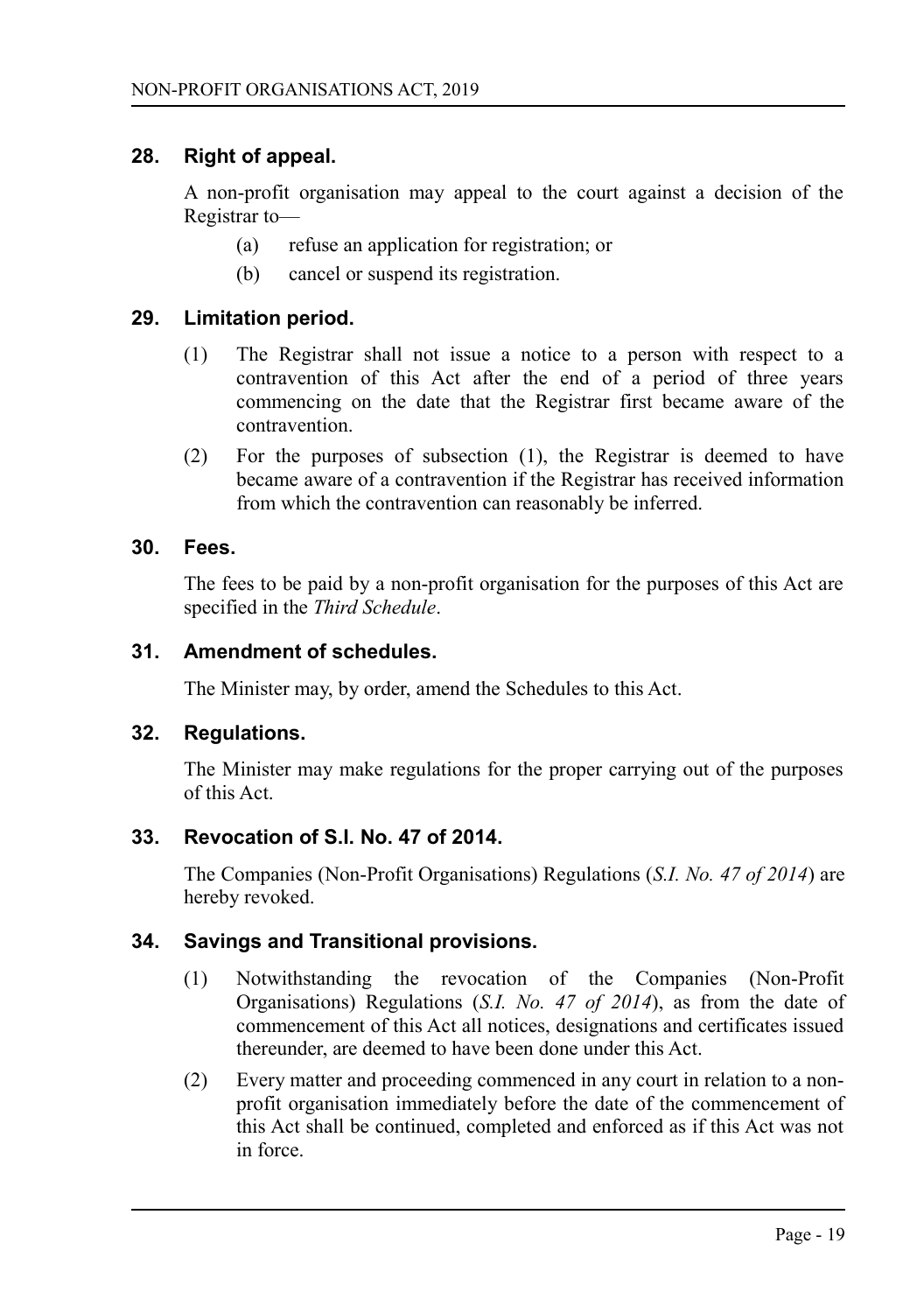- (3) A non-profit organisation that has a physical presence in The Bahamas and is in existence immediately before the date of the commencement of this Act, shall be deemed registered if it submits —
	- (a) a registration form as set out in the *Second Schedule*; and
	- (b) a completed declaration as set out in the *Second Schedule* within ninety days of the coming into force of this Act and such non-profit organisation shall be exempt from the payment of the registration fee set out in the *Third Schedule*.

#### <span id="page-19-0"></span>**FIRST SCHEDULE**

(Section  $8(2) & (5)$ )

#### **REGISTRATION FORM FOR NON-PROFIT ORGANISATIONS**

 $\_$  , and the set of the set of the set of the set of the set of the set of the set of the set of the set of the set of the set of the set of the set of the set of the set of the set of the set of the set of the set of th

**Please note**: Unincorporated non-profit organisations must attach to its completed form a copy of its Constitution or intended Constitution. It is IMPORTANT that you ACCURATELY complete and confirm all information provided before submitting this Form. The Registrar of Non-Profit Companies accepts no responsibility for the information provided in this Form.

#### **Tick the appropriate box:**

| New application                                                        | Umbrella Organisation $\Box$ |  |
|------------------------------------------------------------------------|------------------------------|--|
| Renewal of registration                                                |                              |  |
| Change of information                                                  |                              |  |
| Projected or annual turnover of \$75,000 or more: Yes $\Box$ No $\Box$ |                              |  |

**Note:** In the case of an application to change of information, ONLY the relevant sections must be completed.

**Please attach a separate sheet of paper if additional space is required.**

#### **1. ORGANISATION CONTACT DETAILS**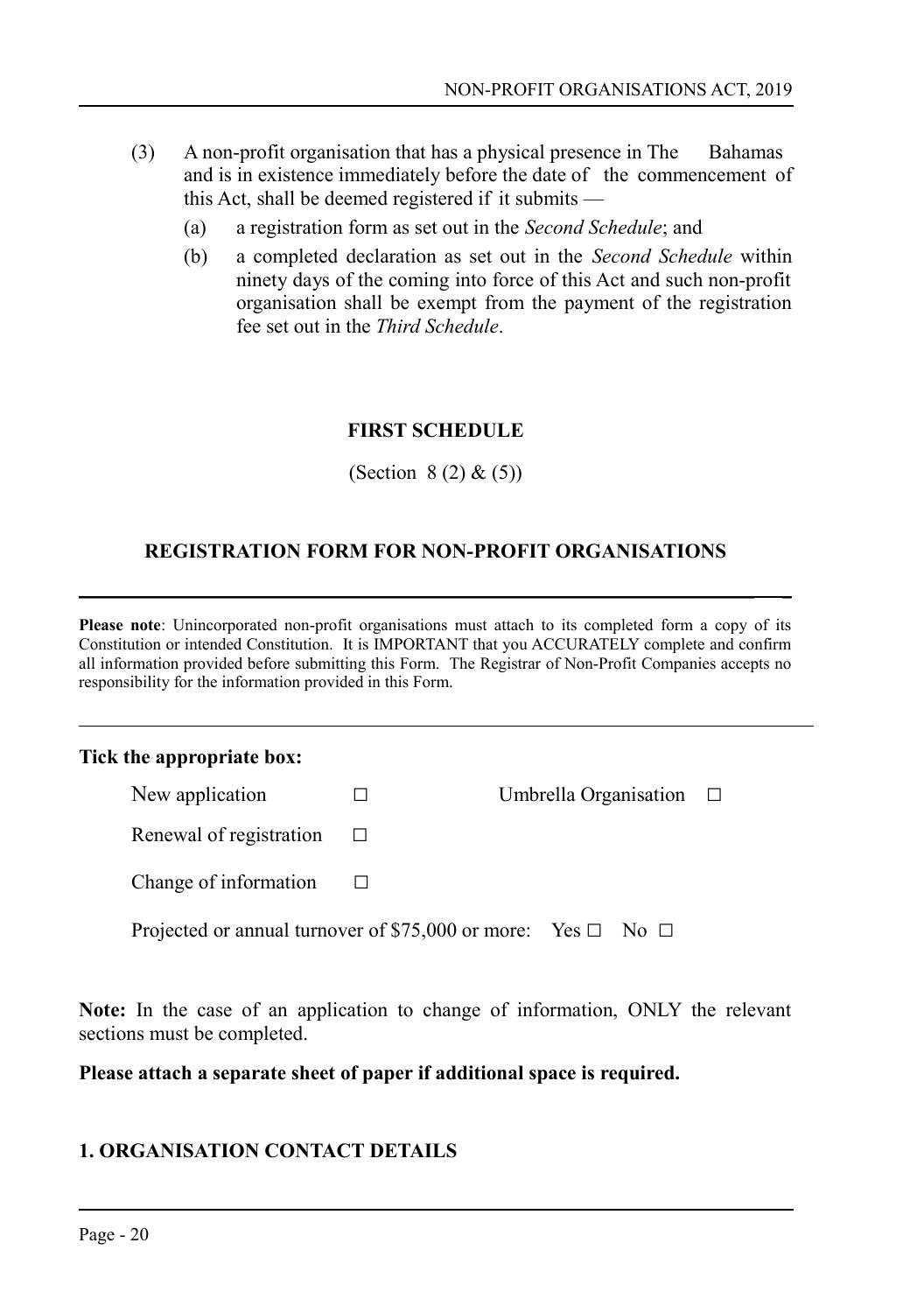| Name (or proposed name) of Non-profit Organisation ("NPO"): |                          |                    |                   |  |
|-------------------------------------------------------------|--------------------------|--------------------|-------------------|--|
|                                                             | <b>Office Telephone:</b> | <b>Cell Phone:</b> | Email:            |  |
| Contact<br>details for<br><b>NPO</b>                        | <b>Address:</b>          |                    | Website (if any): |  |
|                                                             |                          |                    |                   |  |

#### **2. CONTROLLER(S) CONTACT INFORMATION**

| Name:                                | <b>Address:</b>         |
|--------------------------------------|-------------------------|
|                                      |                         |
| Telephone (if different from above): | <b>Position in NPO:</b> |
|                                      |                         |
| Email:                               |                         |

#### **3. ORGANISATION OPERATING DETAILS**

a. In full detail, please describe the **PURPOSE** (*or intended purpose*) of the NPO:

- b. Does your organisation have subsidiary organisation(s)? YES **□** NO **□**
- c. If yes, please list the subsidiary organisation(s):
	- 1.\_\_\_\_\_\_\_\_\_\_\_\_\_\_\_\_\_\_\_\_\_\_\_\_\_\_\_\_\_\_\_\_\_\_\_\_\_\_\_\_\_\_\_\_ 2.\_\_\_\_\_\_\_\_\_\_\_\_\_\_\_\_\_\_\_\_\_\_\_\_\_\_\_\_\_\_\_\_\_\_\_\_\_\_\_\_\_\_\_\_ 3.**\_\_\_\_\_\_\_\_\_\_\_\_\_\_\_\_\_\_\_\_\_\_\_\_\_\_\_\_\_\_\_\_\_\_\_\_\_\_\_\_\_\_\_\_**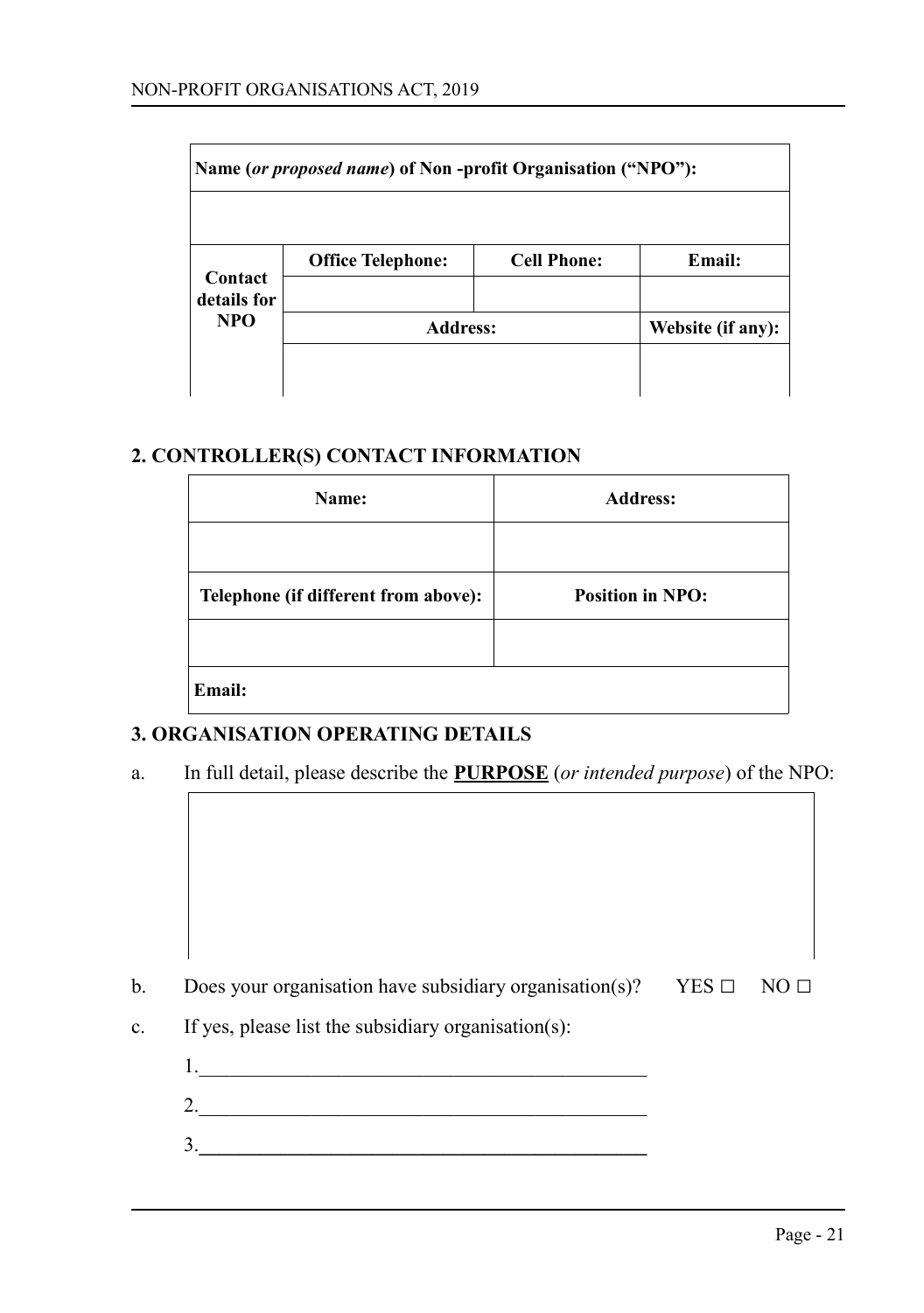d. Please provide the information below for the *President, Vice President, Secretary* and *Treasurer* of the non-profit organisation:

|                                 | Name:           |        |  |
|---------------------------------|-----------------|--------|--|
| <b>PRESIDENT</b>                | Telephone:      | Email: |  |
|                                 | <b>Address:</b> |        |  |
|                                 | Name:           |        |  |
| <b>VICE</b><br><b>PRESIDENT</b> | Telephone:      | Email: |  |
|                                 | <b>Address:</b> |        |  |
|                                 | Name:           |        |  |
| <b>SECRETARY</b>                | Telephone:      | Email: |  |
|                                 | <b>Address:</b> |        |  |
|                                 | Name:           |        |  |
| <b>TREASURER</b>                | Telephone:      | Email: |  |
|                                 | <b>Address:</b> |        |  |

If an umbrella organisation, please attach a list of the full name and physical or street address of every constituent unit.

# **CONTROLLER DECLARATION**

---------------------------------------------------------------------------------------------------------

 $I, \_\_\_\_\_\_$ , controller of  $\_\_\_\_\_\_\_$ 

**(Name of Controller) (NPO Name)**

certify that the information provided is true to the best of my knowledge.

**Signature: Date:** 

# **FOR OFFICIAL USE ONLY**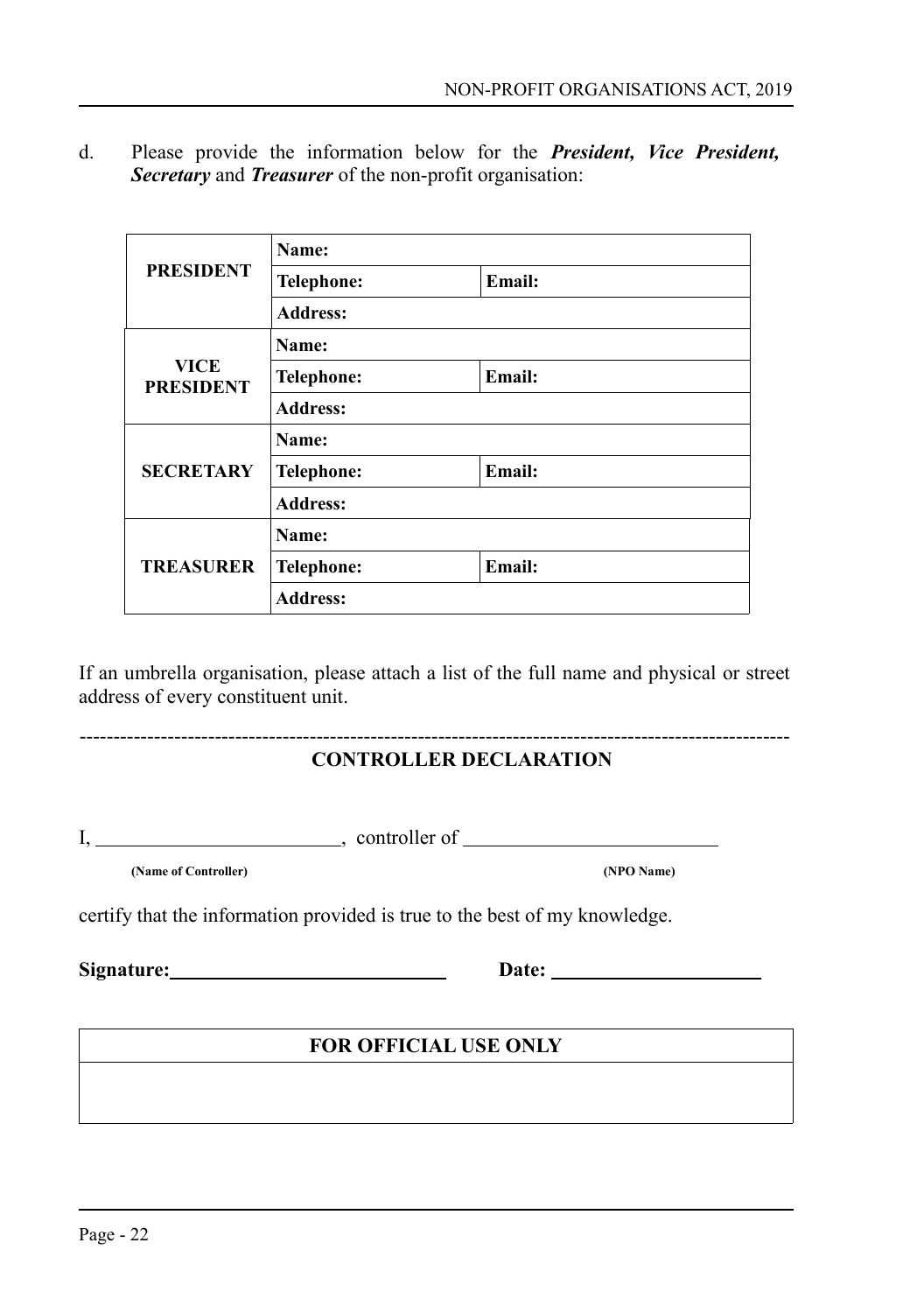#### <span id="page-22-2"></span>**SECOND SCHEDULE**

(Sections 20(1), 24(1) and 34(3))

# **DECLARATION FORM FOR NON-PROFIT ORGANISATIONS**

**Please note that this form must be filled out by the Controller of the non-profit or umbrella organisation.**

| л.                   | controller of |  |
|----------------------|---------------|--|
| hereby declare that: |               |  |

- (a) reliable financial records are being maintained and are available through the office administrator/registered agent/registered office or person who as the non-profit organisation's fiduciary, management body or other service provider is regulated by the Banks and Trust Companies Regulation Act (*Ch. 316*) or the Financial and Corporate Service Providers Act (*Ch. 369*); and
- (b) in respect of any donation that is one hundred thousand dollars and above, records are being maintained at the registered office address of the non-profit organisation, whether the donation is made as one lump sum or as aggregate sums.

Signature:

Date:

# <span id="page-22-1"></span>**THIRD SCHEDULE**

#### **(SECTIONS 26A AND 30)**

#### <span id="page-22-0"></span>**FEES**

| Application for registration |     |                                |          |  |
|------------------------------|-----|--------------------------------|----------|--|
|                              | (a) | for newly formed organisations | \$100.00 |  |
|                              | (b) | for existing organisations     | Nil      |  |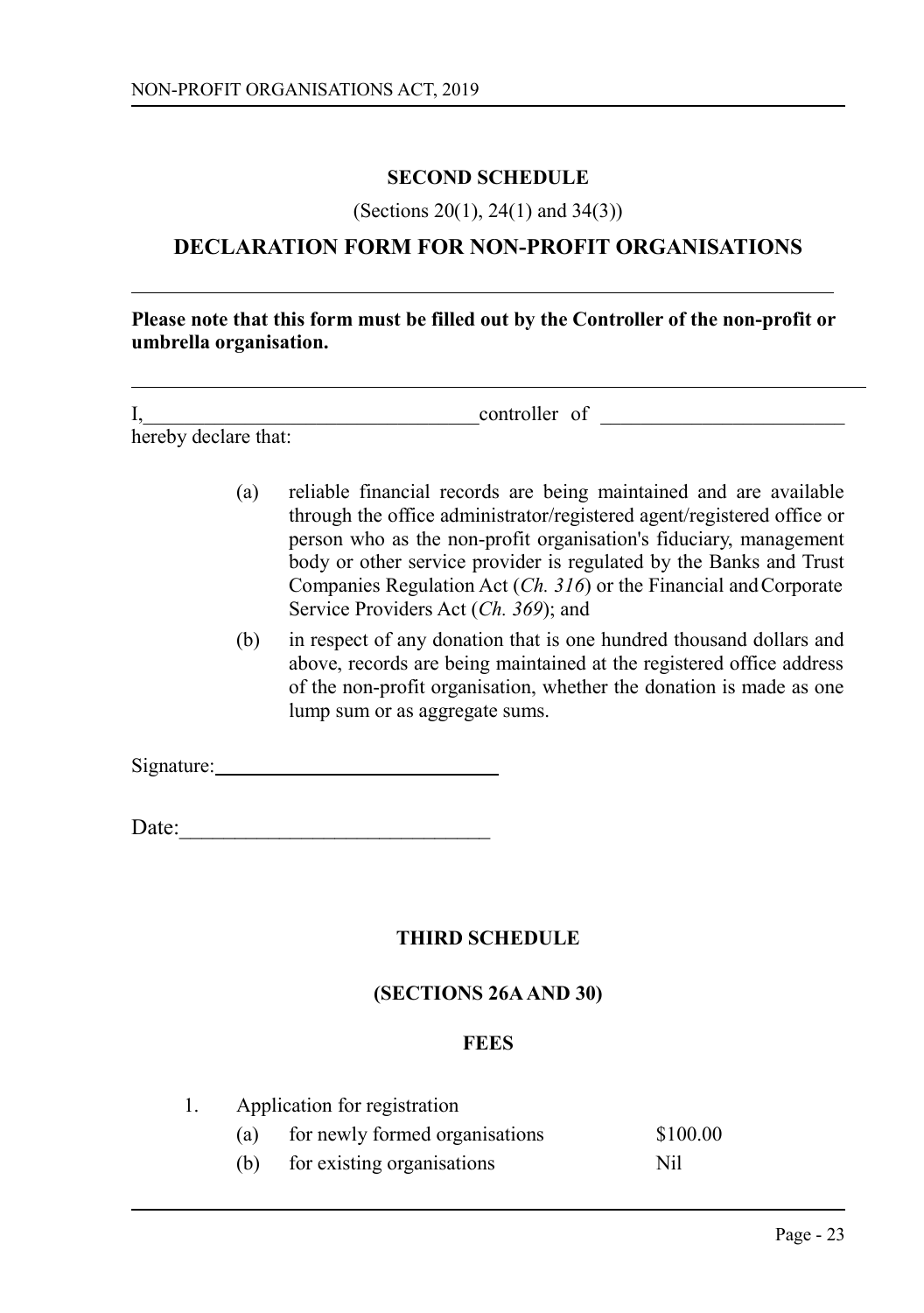| 2. | Application for renewal of registration | \$50.00 |
|----|-----------------------------------------|---------|
|    | Certificate of good standing            | \$50.00 |

#### **OBJECTS AND REASONS**

The Non-profit Organisation Bill, 2018 revokes and replaces the Companies (Non-Profit Organisations) Regulations (*S.I. 47 of 2014*). The Bill seeks to provide for the regulation of non-profit organisations to ensure that such organisations are operating in a transparent manner and are not engaged in activities which constitute an identified risk.

Clause 2 of the Bill defines "identified risks" as having the meaning ascribed to it under the Proceeds of Crimes Act (*Ch. 93*), namely that in relation to a non-profit organisation, any act that involves corruption, cybercrime, human trafficking, money laundering, proliferation or financing of weapons of mass destruction, terrorism or financing of terrorism, or such other act that the Minster under the Proceeds of Crime Act may prescribe by Order.

A non-profit organisation is defined under clause 2 of the Bill as body of persons whether incorporated or unincorporated formed and established for the purpose of promoting public policies or objects that are religious, charitable, educational, scientific, environmental, historical, fraternal, literary, sporting, artistic, athletic or promoting health, and whose profits, if any, and other income are applied to the promotion of those objects, and there is a prohibition of any dividend or refund of contributions to its members. It must be noted that a nonprofit company under the Companies Act is included under this Act as a nonprofit organisation.

 The Bill will apply to non-profit companies formed under the Companies Act, 2018.

Part II of the Bill (clause 3 -7) deals with the administration. Clause 3 of the Bill seeks to provide for the appointment of the Registrar of Non-profit Organisations, who will be responsible for the administration of the Act.

Clause 4 seeks to provide for the functions of the Registrar, which include, among other things-

- (a) receiving representations from the public about persons who have engaged in, or are engaging in conduct that constitutes, or may constitute a breach of this Act or an identified risk;
- (h) referring cases of non-compliance with this Act, including acts of misconduct or mismanagement to the Commissioner of Police;
- (i) enhancing the accountability of non-profit organisations to donors, beneficiaries and the general public; and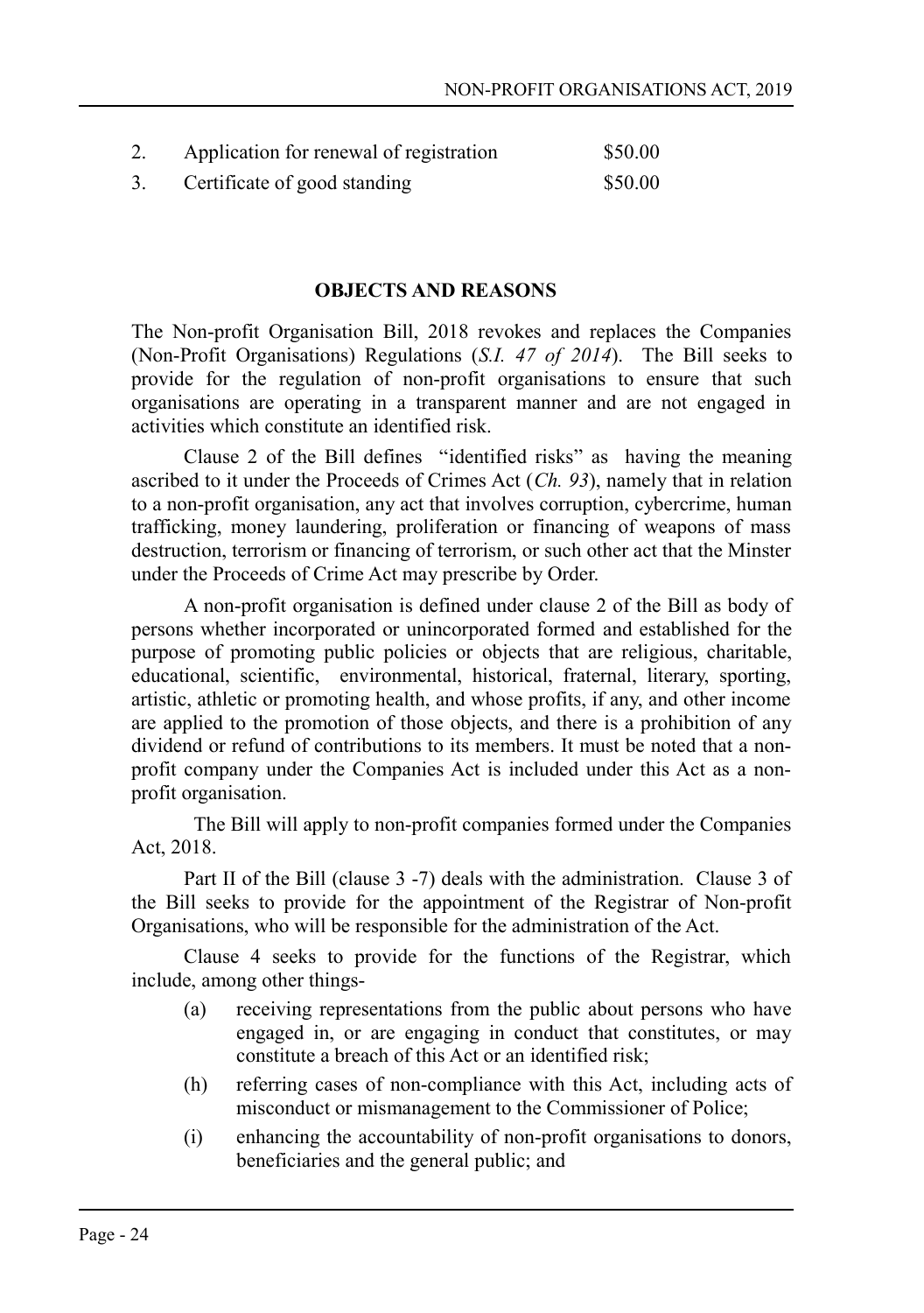(j) promoting public trust and confidence in non-profit organisations.

Clause 5 of the Bill seeks to provide that the Minister has the power to give general policy directions to the Registrar relating to the exercise of the Registrar's functions and the Registrar shall comply with such directions.

Clauses 6 of the Bill provides for the establishment of a non-profit register which shall be open to public inspection during regular working hours.

Part III (clauses 7 -10) of the Bill deals with the registration of non-profit organisations.

Clause 7 of the Bill provides the matters which the Registrar takes into consideration when processing an application for registration. Some of those considerations include, among other things—

- (a) the organisation's anticipated source of contributions;
- (b) the organisation's records of contributions and contributors;
- (c) evidence of how contributions were or are to be applied;
- (d) evidence of "Know Your Client" compliance; and
- (e) evidence of board structure and function.

Clause 8 of the Bill seeks to establish that a certificate of registration will be valid for two years only. The grounds for refusal of an application to register are also provided for under this Part.

Part IV (clauses 11 -17) of the Bill covers the powers of the Registrar.

Clause 12 of the Bill seeks to provide the grounds upon which the Registrar can strike a non-profit organisation off the register. Clause 13 deals with the Registrar's power to require certain information from a non-profit organisation.

Part V (clauses 18-25) deals with record keeping and reporting obligations of a non-profit organisation, which include records as to purpose and maintaining financial records, as well as making a declaration of the availability of such financial records.

Clause 22 of the Bill seeks to provide that the Registrar may give written notice to require the production of financial records only where he or she reasonably requires the records specified in the notice to assess the extent to which the non-profit organisation is engaged in activities that are identified risks.

Clause 23 of the Bill seeks to provide that the Registrar shall hold financial records in confidence. Furthermore, the clause seeks to provide that if the Registrar has reasonable cause to suspect that a non-profit organisation, is engaged in any activity which qualifies as an identified risk, the Registrar shall, after consultation with the Minister, provide the financial records and all other